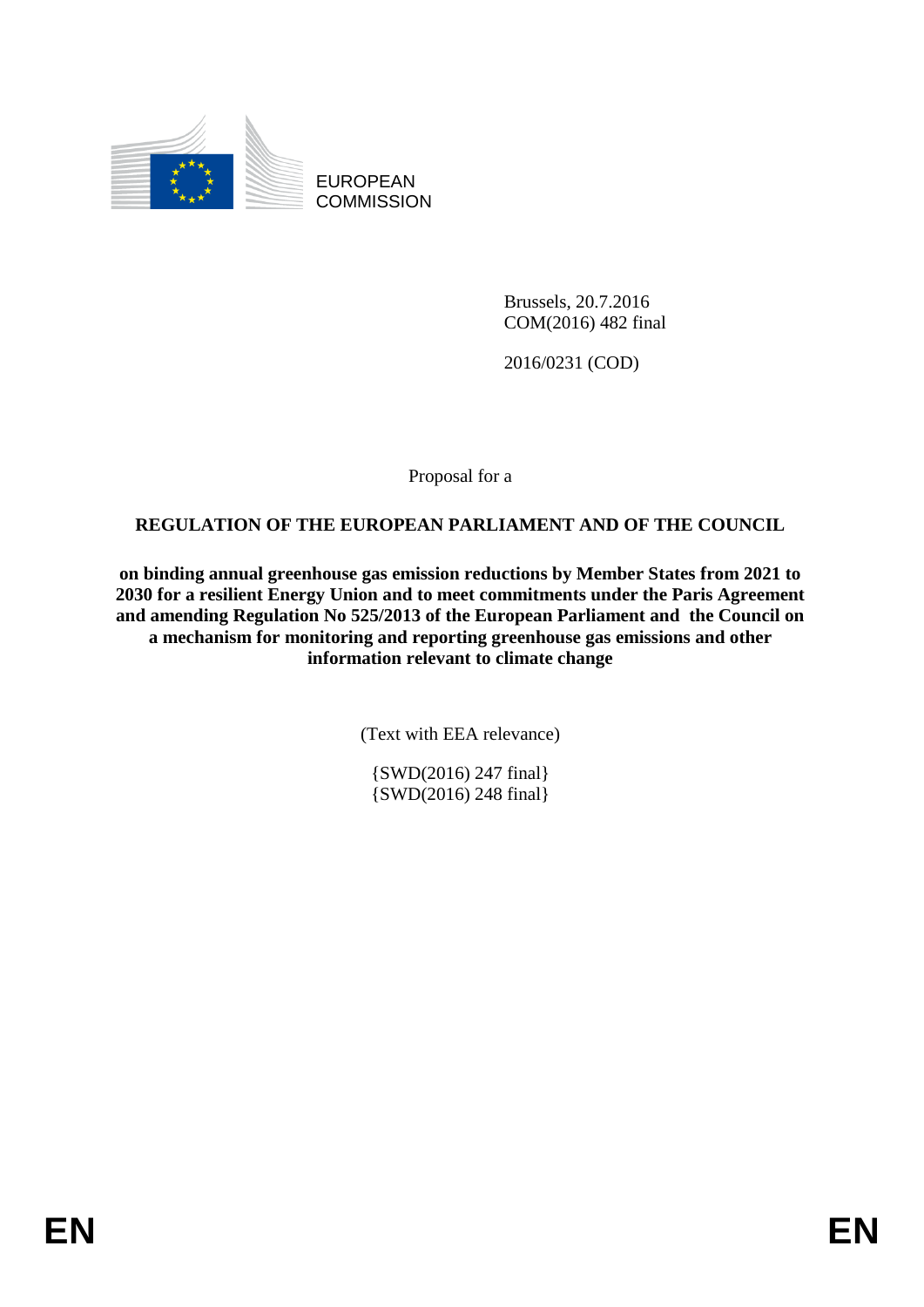### **EXPLANATORY MEMORANDUM**

### **1. CONTEXT OF THE PROPOSAL**

#### **• Reasons for and objectives of the proposal**

In October 2014, the European Council agreed the 2030 policy framework for climate and energy. The framework sets out the European Union (EU)'s commitment to a binding target of at least a 40% domestic reduction in economy-wide greenhouse gas emissions (GHG) by 2030 compared to 1990. All sectors should contribute to achieving these emission reductions. The European Council confirmed that the target will be delivered collectively by the European Union in the most cost-effective manner possible, with the reductions in the Emission Trading System (ETS) - and non-ETS sectors amounting to 43% and 30% respectively by 2030 compared to 2005.

With current implemented policies, GHG emissions are not expected to sufficiently decrease to reach the European Union's target of at least 40% reductions on 1990 by 2030 and, more specifically, a 30% GHG reduction in non-ETS sectors compared to 2005. Under current trends and with full implementation of existing legally binding targets and adopted policies relating, amongst others, to energy efficiency, energy performance of buildings,  $CO<sub>2</sub>$ reductions from road vehicles, renewables, landfill sites, the circular economy or fluorinated greenhouse gases, emissions covered by the Effort Sharing Decision<sup>1</sup> (ESD') are only projected to decrease by around 24% below 2005 levels in 2030. Hence, national reduction targets which provide the incentive for further policies driving deeper reductions are required. This proposal defines national targets in line with an EU-wide reduction of 30% in the non-ETS sectors compared to 2005 by 2030 in a fair manner while providing for costeffectiveness as endorsed by the European Council. Member States contribute to the overall EU reduction in 2030 with targets ranging from 0% to -40% below 2005 levels. The reductions under this Regulation promote improvements notably in buildings, agriculture, waste management and transport.

This proposal also implements EU commitments under the Paris agreement on climate change. On 10 June 2016 the Commission presented a proposal for the European Union to ratify the Paris agreement<sup>2</sup>. This proposal followed the Commission's assessment of the Paris  $agreement<sup>3</sup>$ .

The 21<sup>st</sup> Conference of the Parties of the United Nations Framework Convention on Climate Change (UNFCCC) in December 2015 adopted the Paris Agreement. This includes a longterm goal to keep the global temperature increase well below 2°C above pre-industrial levels and to pursue efforts to keep it to below 1.5°C. In line with scientific findings of the International Panel on Climate Change (IPCC), the EU's climate objective is to reduce GHG emissions by 80-95% in 2050 compared to 1990, in the context of necessary reductions by developed countries as a group.

The European Union and all other Parties are obliged to communicate nationally determined contributions every 5 years, informed by the Agreement's global stocktake taking place in 2023 and every five years thereafter.

 $2 \text{ COM}(2016) 0395 \text{ final}$ <br>  $20 \text{ MO}(2016) 0110 \text{ final}$ 

 $\mathbf{1}$ <sup>1</sup> Decision No 406/2009/EC of the European Parliament and of the Council of 23 April 2009 on the effort of Member States to reduce their greenhouse gas emissions to meet the Community's greenhouse gas emission reduction commitments up to 2020 (OJ L 140, 5.6.2009, p. 136).

COM(2016) 0110 final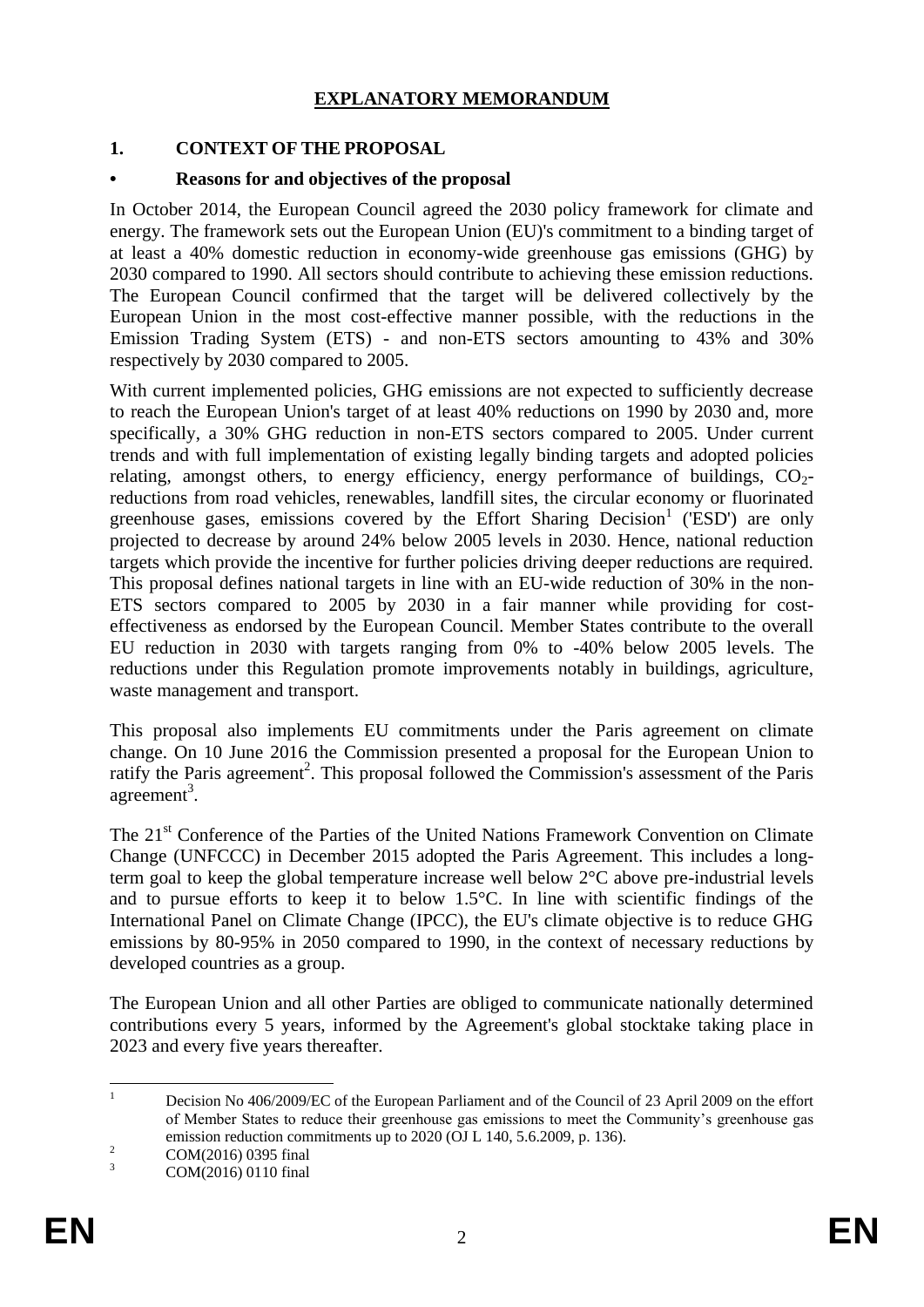In order to achieve the European Union's domestic long-term objective to cut emissions by at least 80% by 2050, continued progress is needed for our transition to a low-carbon economy. The transition requires changes in business and investment behaviour and incentives across the entire policy spectrum. Importantly, the transition will provide the European Union with opportunities for jobs and growth. It will stimulate investment and innovation in renewable energy, contributing to the European Union's ambition of becoming a world leader, and increasing growth in markets for EU produced goods and services, for instance in energy efficiency. In the context of transition to a clean energy, additional policies and measures should be implemented to reduce emissions by Member States. Action by local and regional governments, cities and by local and regional organisations should be strongly encouraged. Member States should ensure cooperation between central and local authorities at different levels.

The implementation of a robust climate policy framework is a key element for building a resilient Energy Union with a forward-looking climate policy. Achieving this requires continuation of ambitious climate action also in the non-ETS sectors and progress on all aspects of Energy Union to provide secure, sustainable, competitive and affordable energy to its citizens.

Norway and Iceland have expressed an intention to participate in the joint action by the Union and its Member States. The terms governing possible participation by Norway and Iceland will be laid down in accompanying legislation. For the period from 2021 to 2030 Norway has made clear that it intends to fully participate in the reduction effort for the non-ETS sectors. As Member State targets range from 0% to -40%, on the basis of Gross Domestic Product (GDP) per capita, Norway would be attributed an estimated numerical reduction target of 40% below 2005 levels and flexibility mechanisms will be available for Norway and Iceland as for Member States. Final targets will be determined only when the proposal is adopted. This proposal is without prejudice to how Norway and Iceland will participate in the joint action.

### **• Consistency with existing policy provisions in the policy area**

This proposal, in general, continues the approach of existing policy provisions for non-ETS sectors laid down in the Effort Sharing Decision. The European Council explicitly called for continuation of the current policy architecture and gave guidance on specific issues to be addressed for the period 2021 to 2030, including for setting national reduction targets.

The overarching approach for setting the national reduction targets, in line with the approach taken in the current Effort Sharing Decision and guidance by the October 2014 European Council, is on the basis of relative GDP per capita. For MS with a GDP per capita above the EU average, targets are further adjusted to reflect cost-effectiveness within this group. Such an approach balances considerations of fairness and cost effectiveness as confirmed by the European Council.

In order to stimulate real additional action in the land-based sector, including agriculture, while ensuring robust accounting and overall environmental integrity, this proposal includes a new flexibility which allows for a limited use of net removals from certain Land Use, Land Use Change and Forestry (LULUCF) accounting categories, while ensuring no debits occur in the LULUCF sectors, to account for Member State compliance towards the targets in the ESD sectors if needed.

This is in line with guidance provided by the European Council noting the lower mitigation potential of the agriculture and land use sector, and the importance of examining the best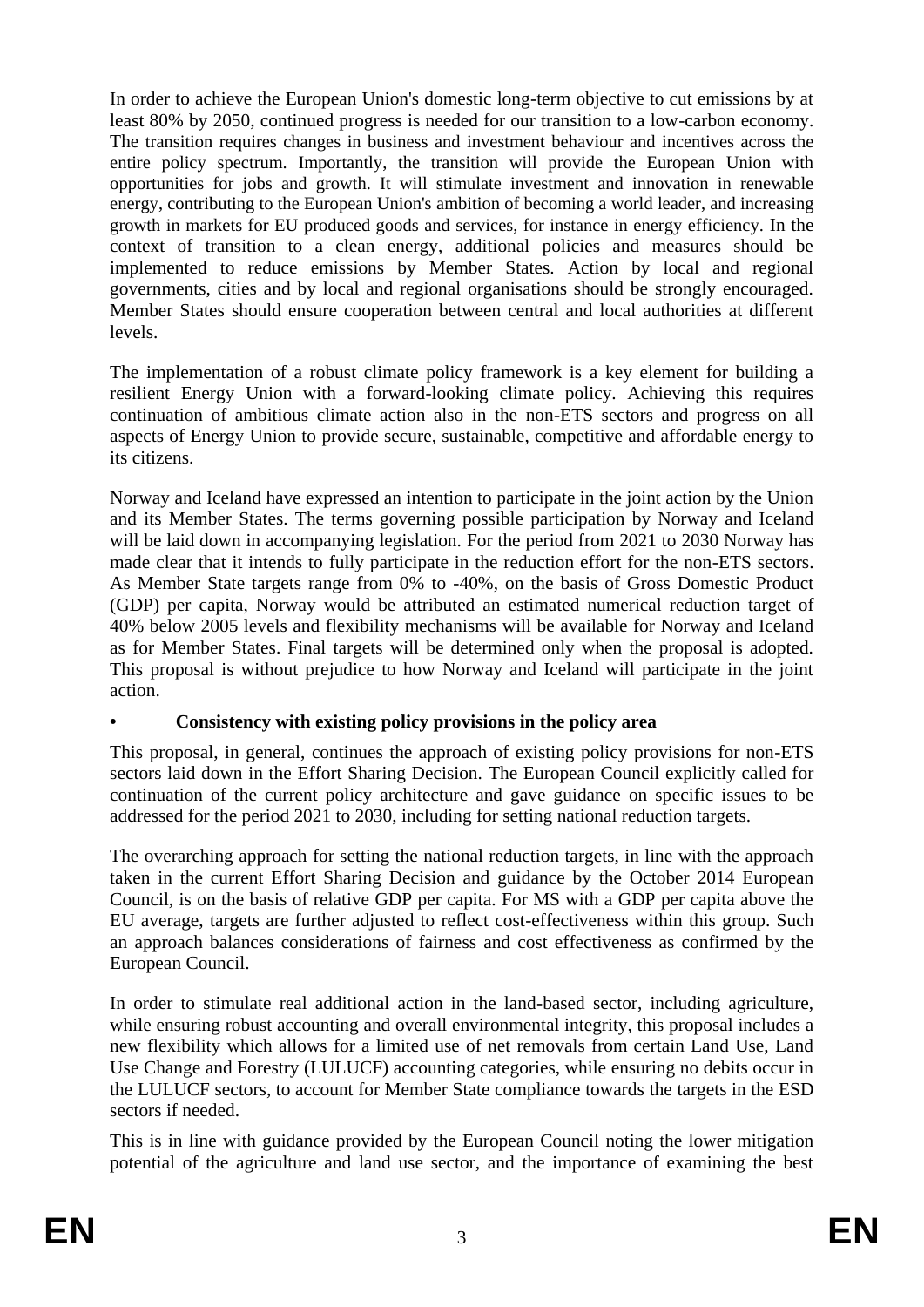means to optimise this sector's contribution to greenhouse gas mitigation and sequestration, including through afforestation.

Another new flexibility has also been included, consistent with European Council guidance, for Member States with national emission reduction targets significantly above both the EU average target and their cost effective reduction potential, as well as for Member States that did not have free allocation for industrial installations in 2013. The flexibility allows eligible Member States to facilitate the achievement of their ESD obligations through the cancellation of EU ETS allowances.

# **• Consistency with other Union policies**

Complementary legislative proposals are envisaged for later in 2016 to help to achieve the targets agreed by the European Council of at least 27% for the share of renewable energy consumed in the EU by 2030 and improving energy efficiency in 2030 by at at least 27% (This will be reviewed by 2020, having in mind an EU level of 30%). These proposals should facilitate the achievement of the non-ETS climate targets, in particular in the buildings sector. In addition, a Commission Communication on the decarbonisation of the transport sector addresses action to further reduce GHG emissions in transport.

# **2. LEGAL BASIS, SUBSIDIARITY AND PROPORTIONALITY**

# **• Legal basis**

Climate change is a trans-boundary problem which cannot be solved by national or local action alone. Coordination of climate action is necessary at European level and, where possible, at global level. EU action is justified on grounds of subsidiarity. Since 1992, the European Union has worked to develop joint solutions and drive forward global action to tackle climate change. More specifically, action at EU level will provide for cost effective delivery of the 2030 and long-term emission reduction objectives while ensuring fairness and environmental integrity.

Articles 191 to 193 of the TFEU confirm and specify EU competencies in the area of climate change. The legal basis for this proposal is Article 192 TFEU. In accordance with Article 191 and 192(1) TFEU, the European Union shall contribute to the pursuit, *inter alia*, of the following objectives: preserving, protecting and improving the quality of the environment; promoting measures at international level to deal with regional or worldwide environmental problems, and in particular combating climate change.

Since the objectives of this Regulation cannot be sufficiently achieved by the Member States but can rather, by reason of its scale and effects, be better achieved at Union level, the Union may adopt measures, in accordance with the principle of subsidiarity as set out in Article 5 of the Treaty of the European Union.

This proposal for a Regulation complies with the proportionality principle because it does not go beyond what is necessary in order to achieve the objectives of implementing the EU's greenhouse gas emission reduction target for the period 2021 to 2030 in a cost-effective manner while at the same time ensuring fairness and environmental integrity.

The European Council has agreed to an overall economy-wide and domestic reduction of at least 40% of greenhouse gas emission levels below 1990 levels. This proposal covers more than half of these greenhouse gas emissions, and the objective of the proposal is best pursued through a Regulation. It has considerable synergies with the Monitoring Mechanism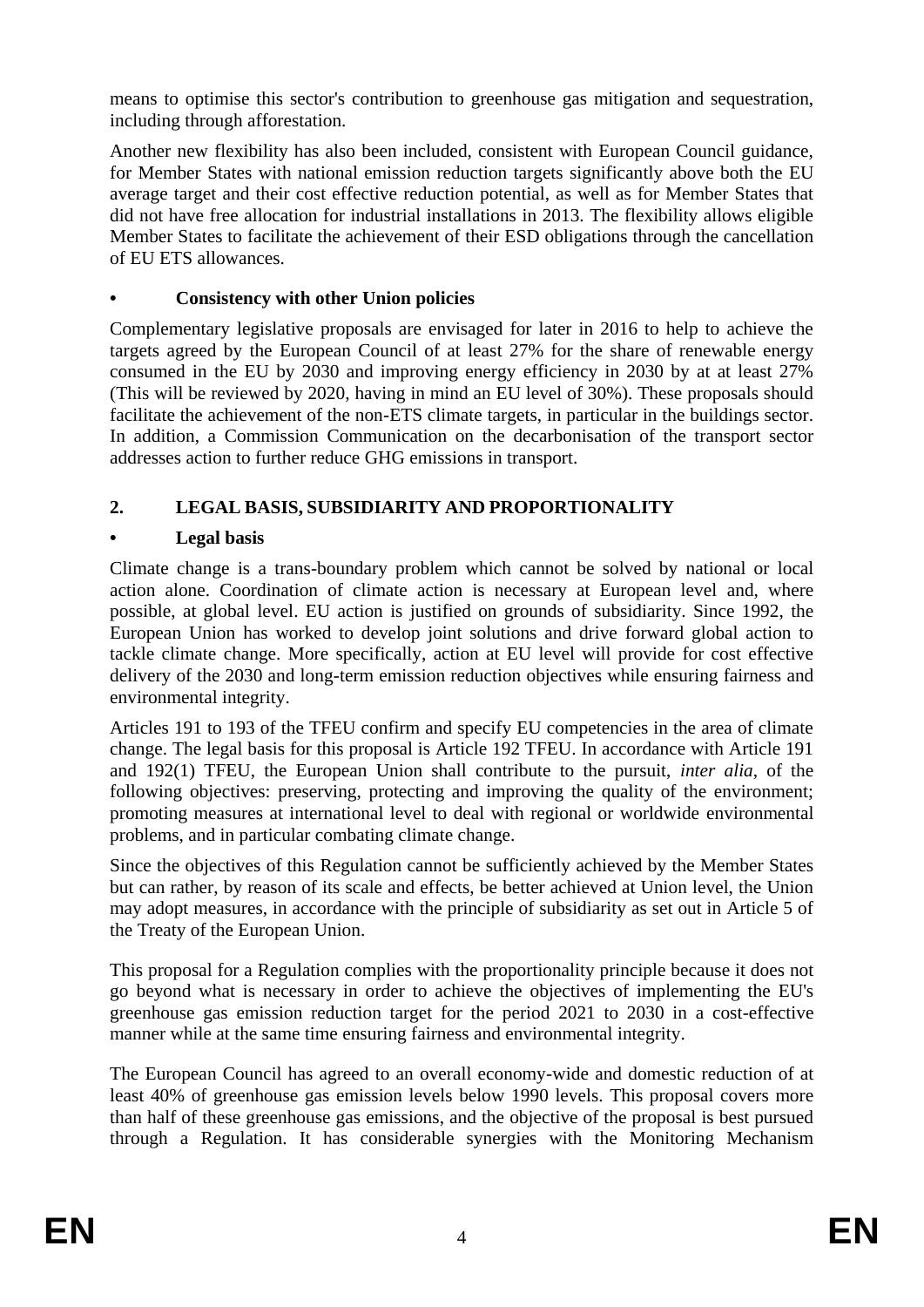Regulation<sup>4</sup> ('MMR'). Requirements are placed on Member States as well as the European Environment Agency to contribute to achieving the necessary national emission reductions.

# **3. RESULTS OF EX-POST EVALUATIONS, STAKEHOLDER CONSULTATIONS AND IMPACT ASSESSMENTS**

### **• Ex-post evaluations/fitness checks of existing legislation**

An evaluation of the ESD was carried out in 2015 in advance of this proposal in accordance with its Article 14 requiring the European Commission to draw up a report evaluating the implementation of the ESD by 31 October 2016<sup>5</sup>.

While the ESD is still in the early stages of implementation, ESD commitments can be considered to have been effective at least partly in stimulating new national policies and measures promoting effective reductions of GHG emissions within the ESD scope. This effect has been reinforced by the fact that it was launched together with a number of other EU climate and energy policies as part of the 2020 package, in particular on energy efficiency and renewable energy. For several ESD sectors including buildings, transport, agriculture and waste, a significant part of the emissions reductions to date can be attributed to factors such as technological changes that are influenced by policy interventions resulting from the 2020 package. Apart from EU-wide and national climate and energy policies, the economic crisis and growth in economic activity in some countries affected GHG emissions.

Overall, the ESD has resulted in Member States becoming more active in considering new measures to reduce emission in its sectors and how to best design them. The ESD was found to have resulted in limited additional administrative burden at Member State level, although there may be opportunities for reducing administrative costs. The administrative costs for the Commission of the monitoring and compliance system are in the order of 650 000 EUR per year, while the annual costs for all 28 Member States taken together is estimated to be in the order of 500 000 EUR per year.

#### **• Stakeholder consultations**

The European Commission organised a public consultation<sup>6</sup> on the effort of Member States to reduce their greenhouse gas emissions to meet the European Union's greenhouse gas emission reduction commitment in a 2030 perspective.

The consultation complemented the consultation on the Green Paper on a 2030 framework for climate and energy policies that was carried out in 2013 and was fully open to the public. The consultation focused on enhancing the existing flexibility instruments; reporting and compliance; the approach to setting the national greenhouse gas reduction targets; and a limited one-off flexibility between ETS and ESD. It also addressed complementary EU-wide action to achieve the reduction targets, and capacity building and other support for implementation at national, regional and local level. The Commission received 114 formal replies from a broad spectrum of stakeholders from Member States.<sup>7</sup>

 $\overline{4}$ <sup>4</sup> Regulation (EU) 525/2013 of the European Parliament and the Council of 21 May 2013 on a mechanism for monitoring and reporting greenhouse gas emissions and for reporting other information at national and Union level relevant to climate change and repealing Decision No 280/2004/EC (OJ L 165, 18.6.2013, p. 13).

<sup>&</sup>lt;sup>5</sup> COM(2016) 483 Report from the Commission to the European Parliament and the Council on evaluating the implementation of Decision No. 406/2009/EC pursuant to its Article 14.

<sup>6</sup> The consultation was held from 26 March to 18 June 2015 and is available on the EU Survey website [http://ec.europa.eu/clima/consultations/articles/0025\\_en.htm](http://ec.europa.eu/clima/consultations/articles/0025_en.htm) .

<sup>7</sup> See SWD(2016) 247, Annex 8.2.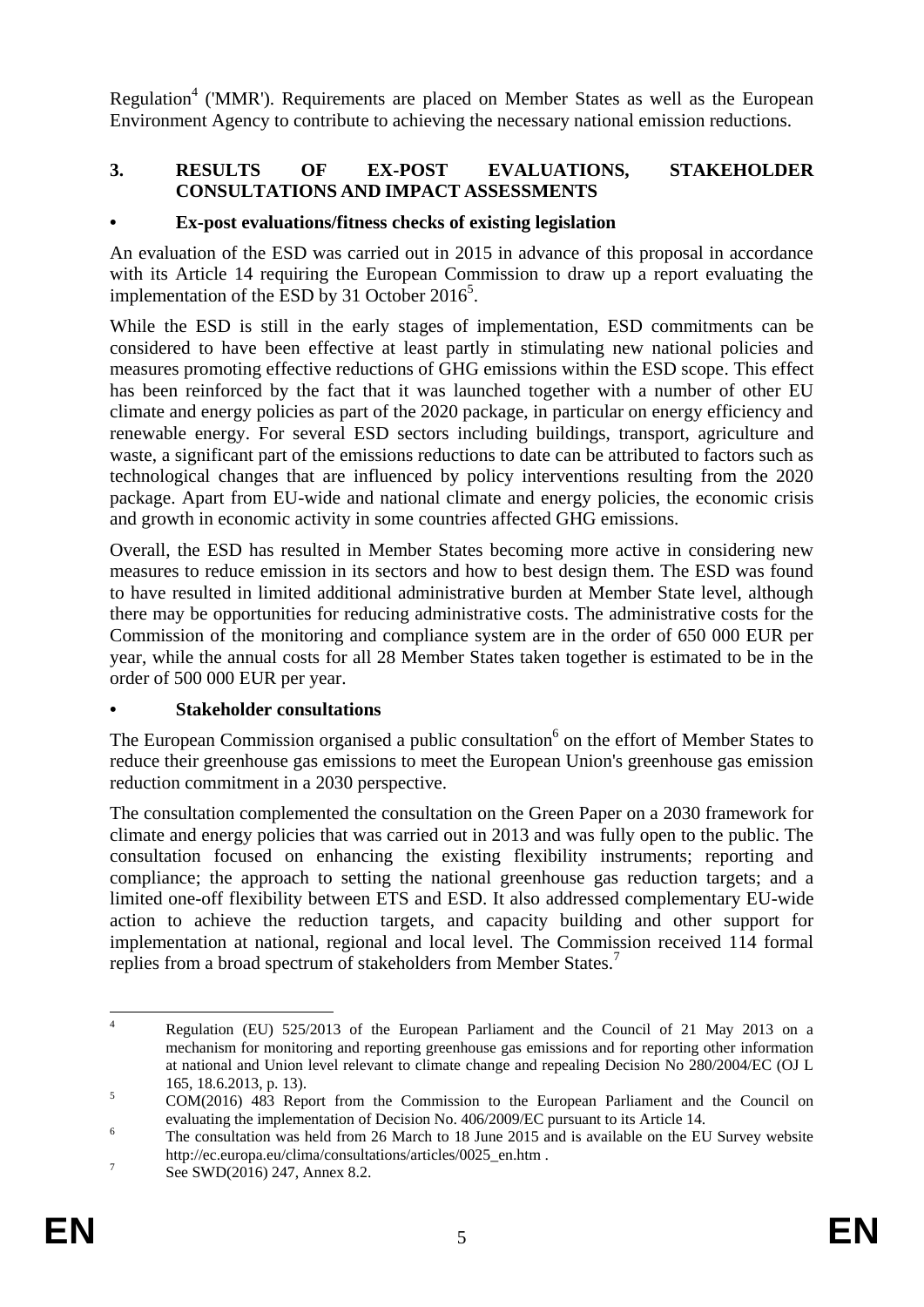The European Commission also consulted Member States in four meetings of the Climate Change Committee Working Groups held in 2015. These consultations addressed different options for enhancing the existing domestic flexibility mechanisms in the ESD in the period after 2020 and how to administer reporting and compliance.

A synopsis of the stakeholder consultation is provided in Annex 8.2 of the impact assessment for this proposal.

# **• Collection and use of expertise**

The quantitative assessment of future impacts in the EU builds on and complements the analysis undertaken for the 2030 framework proposal and updates it on specific ESD related elements. The Commission contracted the National Technical University of Athens, IIASA and EuroCare to model an updated reference scenario<sup>8</sup>, and on this basis policy scenarios were quantified. Energy system and  $CO<sub>2</sub>$  emission modelling is based on the PRIMES model. The non-CO<sub>2</sub> GHG emission modelling is based on the GAINS model. Agricultural non-CO<sub>2</sub> emissions are assessed with the CAPRI modelling framework.

Expertise reflected in stakeholder contributions during the public consultation, as well as national GHG projections submitted by Member States under the Monitoring Mechanism Regulation in 2015, have been used as additional sources of knowledge to complement this analysis.

A supporting study for the evaluation of the implementation of the ESD was carried out in 2015 for the Commission by a group of external consultants.<sup>9</sup>

### **• Impact assessment**

The impact assessment accompanying this proposal<sup>10</sup> complements the analysis conducted in the  $2014$  impact assessments supporting the  $2030$  climate and energy framework<sup>11</sup>. This formed the analytical basis to set the at least 40% GHG emission reduction objective by 2030 compared to 1990 as well as the split into the respective emission reduction targets of 30% and 43% between the non-ETS and ETS sectors by 2030 compared to 2005.

The impact assessment considered options for implementing the reduction in the non-ETS sectors other than the LULUCF sectors, building upon the current ESD and the guidance given by the European Council. The impact assessment looks at what the impact of the proposal would be on fairness, cost efficiency, and environmental integrity.

The impact assessment revisits the methodology to set targets based on GDP per capita which ensures fairness and updates this based on 2013 data. It assesses to which extent targets could be adjusted within the group of Member States that have an above average GDP per capita and for which Member States the cost efficient achievement of the targets may be a particular concern. Regarding the starting point for the linear target trajectory, a methodology similar to the existing ESD methodology based on recent emissions is seen as desirable from an environmental integrity perspective while administratively feasible.

The impact assessment shows that the new flexibilities from the ETS and the LULUCF sectors need to be limited to ensure that real additional action is still taken in the non ETS

 $\mathbf{R}$ <sup>8</sup> European Commission: EU Reference Scenario 2016, Energy, Transport and GHG Emissions, Trends to 2050.

 $\alpha$ Supporting study for the Evaluation of Decision No. 406/2009/EC (Effort Sharing Decision), Ricardo Energy and Environment with Trinomic and Vito.

<sup>10</sup> SWD(2016) 247 and SWD(2016) 248. The Regulatory Scrutiny Board issued an positive opinion of the draft impact assessment report, see SEC(2016) 339.

SWD(2014)15, SWD(2014)255 final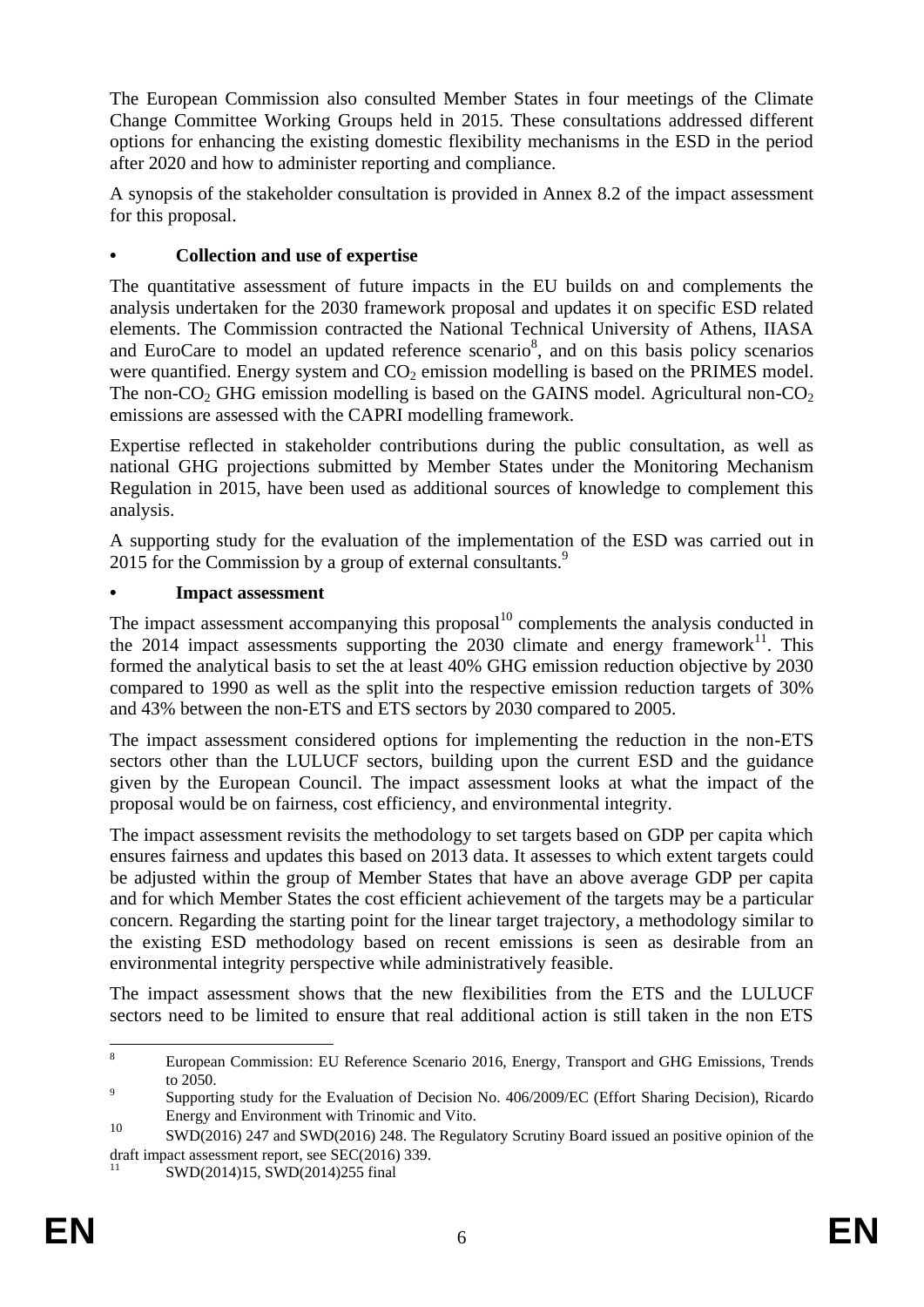sectors in line with the long term reduction objectives. At the same time both flexibilities allow specific Member States circumstances to be taken into account. For the one off flexibility this typically relates to concerns regarding cost efficiency for those Member States with the highest targets. For the LULUCF sector this relates to concerns of limited mitigation potential regarding non- $CO<sub>2</sub>$  emissions in the agriculture sector, which is of most importance to Member States with a high share of agriculture emissions. The existing flexibilities are untested and offer a lot of scope to reduce costs and achieve cost efficiency. Any enhancement needs to take into account the potential administrative impacts. Administrative costs for both Member States and the European Commission are at present limited and further reduced by the shift to a five year compliance check.

The proposed policy mostly affects national administrations. There are no direct reporting obligations or other administrative consequences for businesses, SMEs or micro-enterprises. Depending on the nature and scope of any national and EU measures to reduce emissions they will affect various stakeholders, including businesses and consumers. Any such specific effects will need to be assessed within those policy proposals.

### **• Regulatory fitness and simplification**

In line with the Commission commitment to Better Regulation, the proposal has been prepared inclusively, based on transparency and continuous engagement with stakeholders. Due to the proposed control of annual compliance every fifth year, the associated administrative burden and costs for administering compliance will be reduced for Member States and the Commission. While maintaining the current annual reporting system but switching to compliance checks every 5 years the total costs over the whole commitment period 2021-2030, including for the Commission and Member States, are estimated at 60-70% of the administrative costs for a system with annual compliance checks, which are in the order of 1 150 000 euro per year.

There are no direct reporting obligations for Small and Medium Enterprises or other enterprises under the current legislation. The proposal would not change this situation.

### **• Fundamental rights**

As the proposed policy primarily addresses Member States as institutional actors, it is consistent with the Charter for fundamental rights.

# **4. BUDGETARY IMPLICATIONS**

The indirect impacts on Member States' budgets will depend on their choice of national policies and measures for GHG emission reductions and other mitigation action in sectors covered by this initiative. The proposal for setting national targets will reduce cost effects for low-income Member States compared to a proposal that would set targets solely based on cost-efficiency. It foresees enhanced flexibility to ensure that costs for high-income Member States will remain limited.

The proposal foresees continued annual reporting but with less frequent compliance checks. This will reduce the administrative costs for Member States.

This proposal has very limited implications for the EU budget.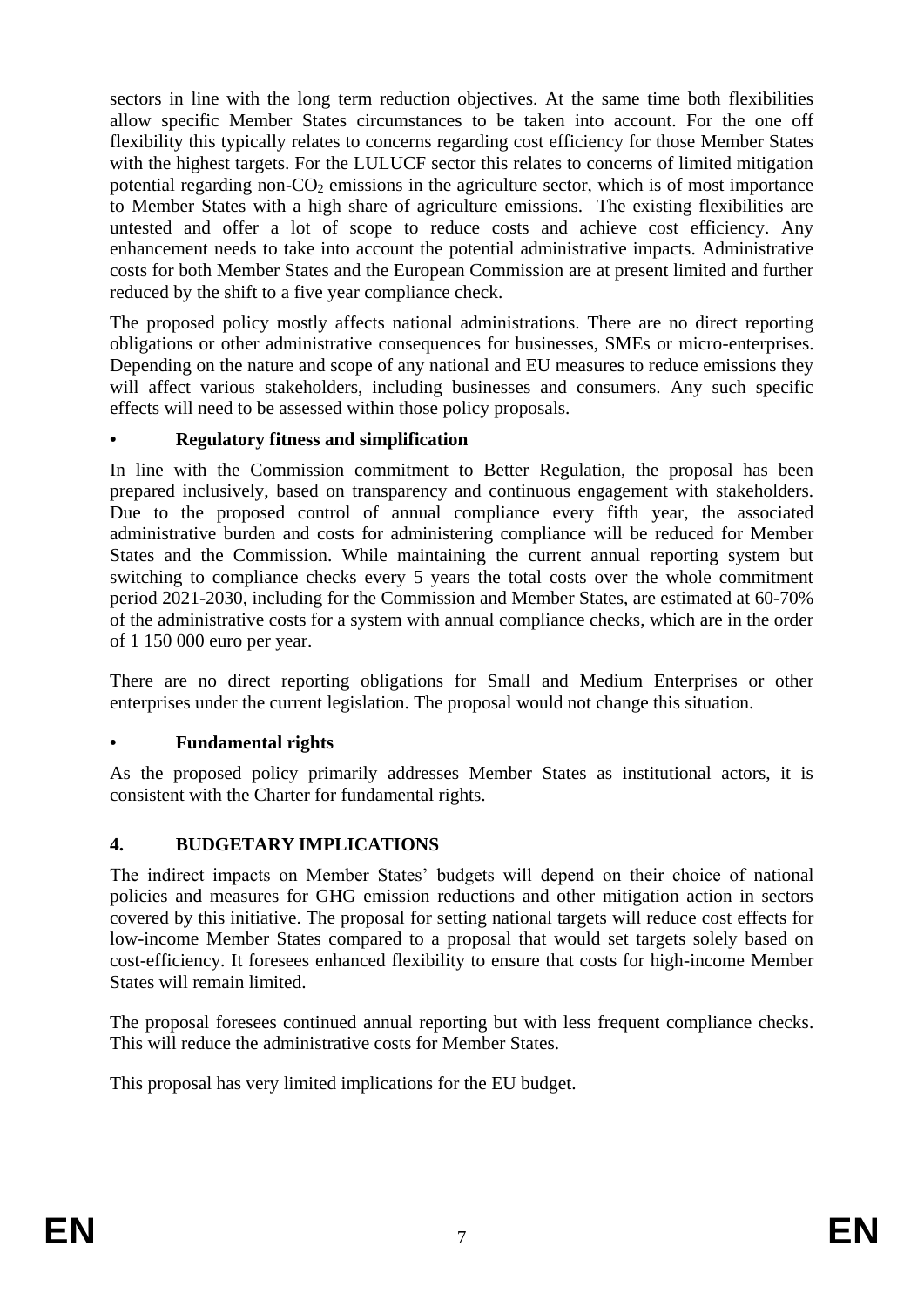### **5. OTHER ELEMENTS**

### **• Implementation plans and monitoring, evaluation and reporting arrangements**

Transparent, regular reporting of Member State obligations coupled with robust compliance checks are fundamental elements to ensure progress towards delivering the EU long-term emission reduction commitments.

The monitoring of progress and compliance assessment will continue to rely on a comprehensive framework of monitoring, reporting and verification laid down in the proposal as an amendment to the relevant Articles of the MMR. The robust reporting and evaluation as defined under the current ESD will be maintained for the purposes of this proposal with the only difference that they are now fully integrated with the relevant provisions in the MMR. These are planned to be integrated into the Governance of the Energy Union, for which a Commission proposal is foreseen by the end of 2016 in the Commission's work programme and might be further streamlined as part of that proposal.

This proposal lays down that if, based on the annual evaluation performed by the Commission, a Member State's progress deviates from its annual emission allocations it shall submit an action plan in order to ensure that the Member State complies with its obligations. Any such action plan is expected to be taken into account in the context of that Member State's integrated national energy and climate plan and will be part of the governance system to be set out in the forthcoming legislative proposal on the Governance of the Energy Union. The obligation for Member States to make such national integrated energy and climate plans is foreseen to be included in that legislative proposal.

Moreover, the integrated national energy and climate plans in the forthcoming legislative proposal on the Governance of the Energy Union should refer to the annual binding national limits set under this Regulation.

Member States maintain an obligation to comply with annual limits and a linear trajectory in the period 2021-2030 though the comprehensive review of Member States' GHG emissions inventories and the actual compliance check will be organised every 5 years instead of annually. The Commission would perform two compliance checks, in 2027 (for the years 2021-2025) and in 2032 (for the years 2026-2030). This allows that the potential contribution from activities relating to afforested land, managed cropland and managed grassland taking place pursuant to Regulation  $\lceil \cdot \cdot \cdot \rceil$  can be considered.

To ensure that the compliance assessment relies on accurate data, the GHG emissions inventories annually submitted by Member States will continue to be reviewed by the Commission.

A review of the operation of this Regulation is to take place by  $28<sup>th</sup>$  February 2024, and every five years therafter. This review assesses the overall functioning of this regulation such as the flexibility to transfer parts of the annual emission allocations between Member States, which is of importance to ensure the cost efficiency. The review can also be informed by the results of the global stocktake of the Paris Agreement.

In addition to the compliance checks with legally binding consequences, the progress towards the 2030 targets will be monitored every year as part of the progress report published by the Commission under Article 21 of the MMR and the results will continue to be used in the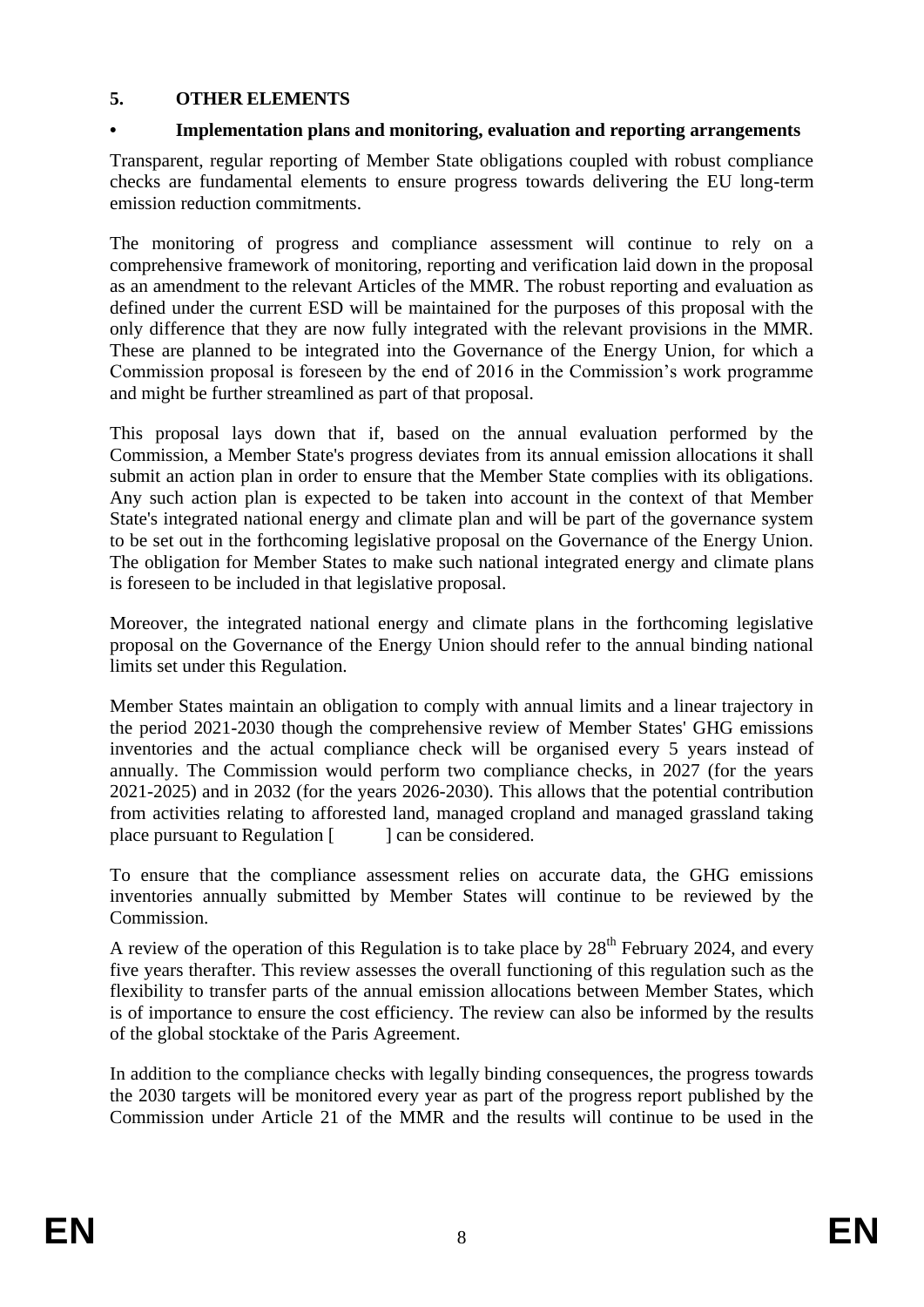context of the European Semester and integrated in the State of the Energy Union Report.<sup>12</sup> The tracking of progress provides early warning in case Member States are lagging behind with their obligations and provides encouragement to take the necessary actions. Existing requirements will continue for Member States to report every second year on the policies and measures implemented in order to achieve their obligations targets under this proposal as well as on their emission projections.

# **• Detailed explanation of the specific provisions of the proposal**

# **Article 1 – Subject matter**

This article explains that the Regulation lays down the minimum contributions of Member States to emission reductions for the period from 2021 to 2030 and the rules for determining the annual emissions allocations and those on evaluation on progress.

# **Article 2 – Scope**

The article defines the scope of coverage of the Regulation. It makes clear that this regulation covers the emissions from the IPCC source categories: energy, industrial processes and product use, agriculture and waste. Emissions from the sectors covered by the EU ETS and by the Regulation  $\lceil \cdot \rceil$  are not addressed under this Regulation. Article 3 – Definitions

The article defines the term GHG in terms of the greenhouse gases covered herein.

# **Article 4 – Annual emission levels for the period from 2021 to 2030**

This article lays down Member States' emission limits in 2030 as set in Annex I, and how emission levels are determined for 2021-2030. The approach of annually binding emission limits as laid down in the ESD is continued. The annual emission levels are determined based on a linear trajectory starting with average emissions for 2016-2018 based on the most recent reviewed GHG emission data. Annual emissions allocations (AEAs) in  $CO<sub>2</sub>$  equivalent for each Member State for each year of the period will be set out in an implementing act.

### **Article 5 – Flexibility instruments to achieve annual limits**

The article sets out the flexibility available to Member States to achieve their annual limits including flexibility over time through banking and borrowing of AEAs within the commitment period, and flexibility between Member States through transfers of AEAs.

### **Article 6 – Flexibility for certain Member States following reduction of EU ETS allowances**

A new flexibility is established through the cancellation of ETS allowances up to an established limit. Eligible Member States will decide before 2020 if they want to use this flexibility and precise amounts will be determined in the implementing act setting out annual emission allocations. The flexibility is available to Member States listed in Annex II. The implementing act in Article 4 will also determine the maximum quantity of allowances that a Member State may choose to cancel in order to have it taken into account for its compliance with the limits.

 $12<sup>12</sup>$ <sup>12</sup> The report will present Member States' progress towards their obligations under the Energy Union and its governance system.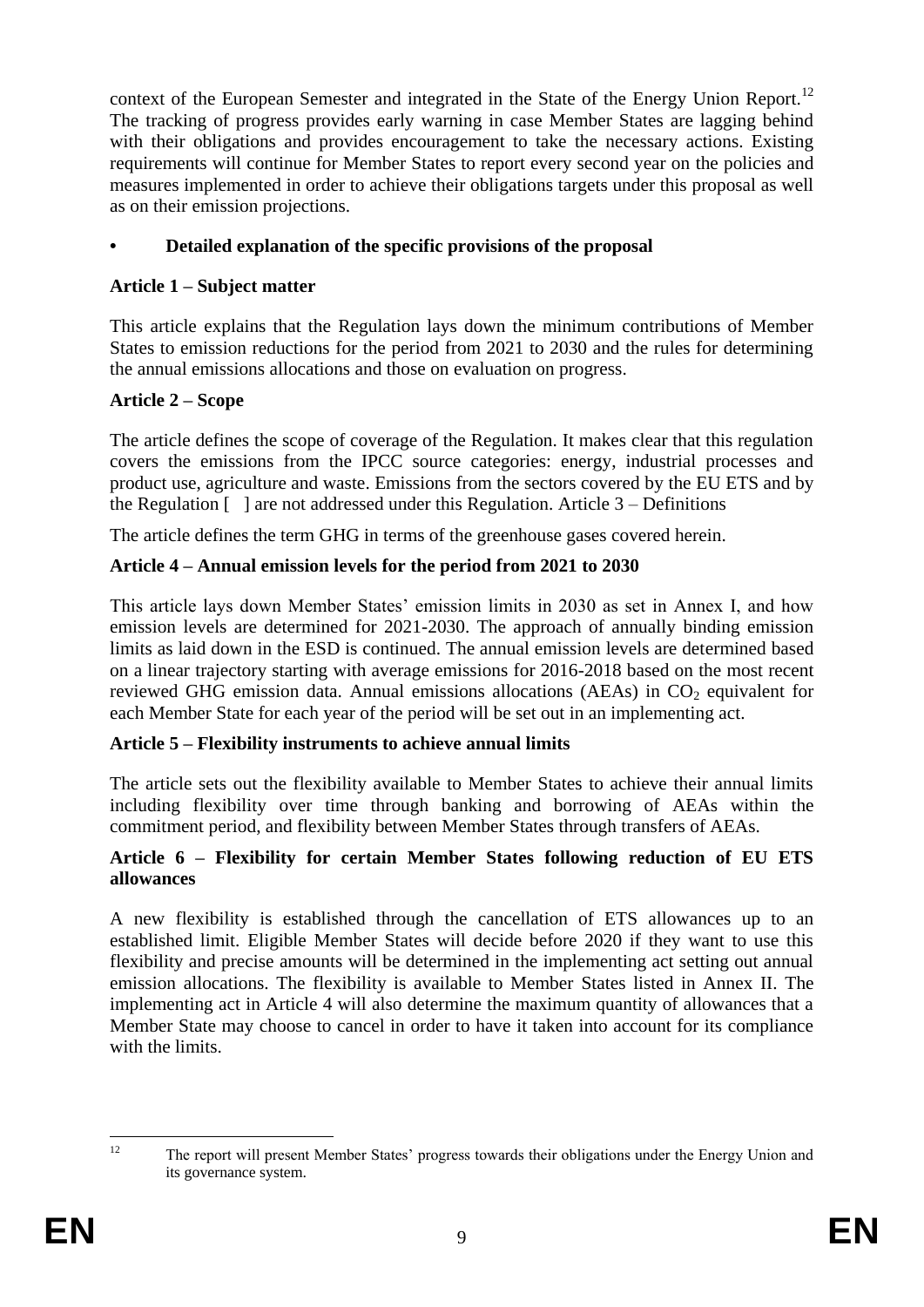#### **Article 7 – Additional use of up to 280 million net removals from deforested land, afforested land, managed cropland and managed grassland**

A new flexibility is established that allows Member States, to the extent that they need it, to use a limited amount of net removals from Regulation [ ] subject to certain conditions. The limits for each Member States, in  $CO<sub>2</sub>$  equivalent, are listed in Annex III.

#### **Article 8 – Corrective action**

If, based on the annual evaluation performed by the Commission, a Member State's progress deviates from its annual emission allocation, it will need to prepare an action plan with additional measures to be implemented in order to ensure that it will comply with its obligations.

### **Article 9 – Compliance check**

The provisions for compliance check and corrective action laid down in the ESD are continued, with the change that only every five years there will be a compliance check for each of the previous years of the period. Should a Member State be found non-compliant with its annual emissions allocations for any year of the period, corrective action in the form of the addition to the next year's emissions of a quantity equal to the amount in tonnes of CO2 equivalents of the excess emissions multiplied by a factor of 1.08 will apply. The right to transfer AEAs will be suspended until the Member State regains compliance.

### **Article 10 – Adjustments**

To ensure consistency of the EU-wide 2030 emissions target, any changes in the scope of the EU ETS (for example by changing the number of installations or sources covered by the EU ETS) need to be mirrored by a corresponding adjustment of this Regulation. The Article continues the provision laid down in the ESD explaining how such adjustments would be made. The use of credits generated pursuant to Article 24a of the EU ETS is also foreseen, continuing a flexibility that exists in the ESD. It also addresses the specific situation for Member States with positive limits in the ESD and increasing emission allocations between 2017 and 2020.

### **Article 11 – Registry**

The Article continues the current implementation of the ESD in the Registry Regulation and adapts it to this Regulation. It is needed to ensure the accurate accounting of transactions under this Regulation and avoid any double counting.

#### **Article 12 – Exercise of the Delegation**

The proposal empowers the Commission to adopt delegated acts according to relevant procedures.

### **Article 13 – Committee procedure**

This is the same committee procedure as established for the ESD using the Climate Change Committee.

### **Article 14 – Review**

A review of all elements of the regulation to determine whether they remain fit for purpose is to be performed in 2024, and every 5 years thereafter.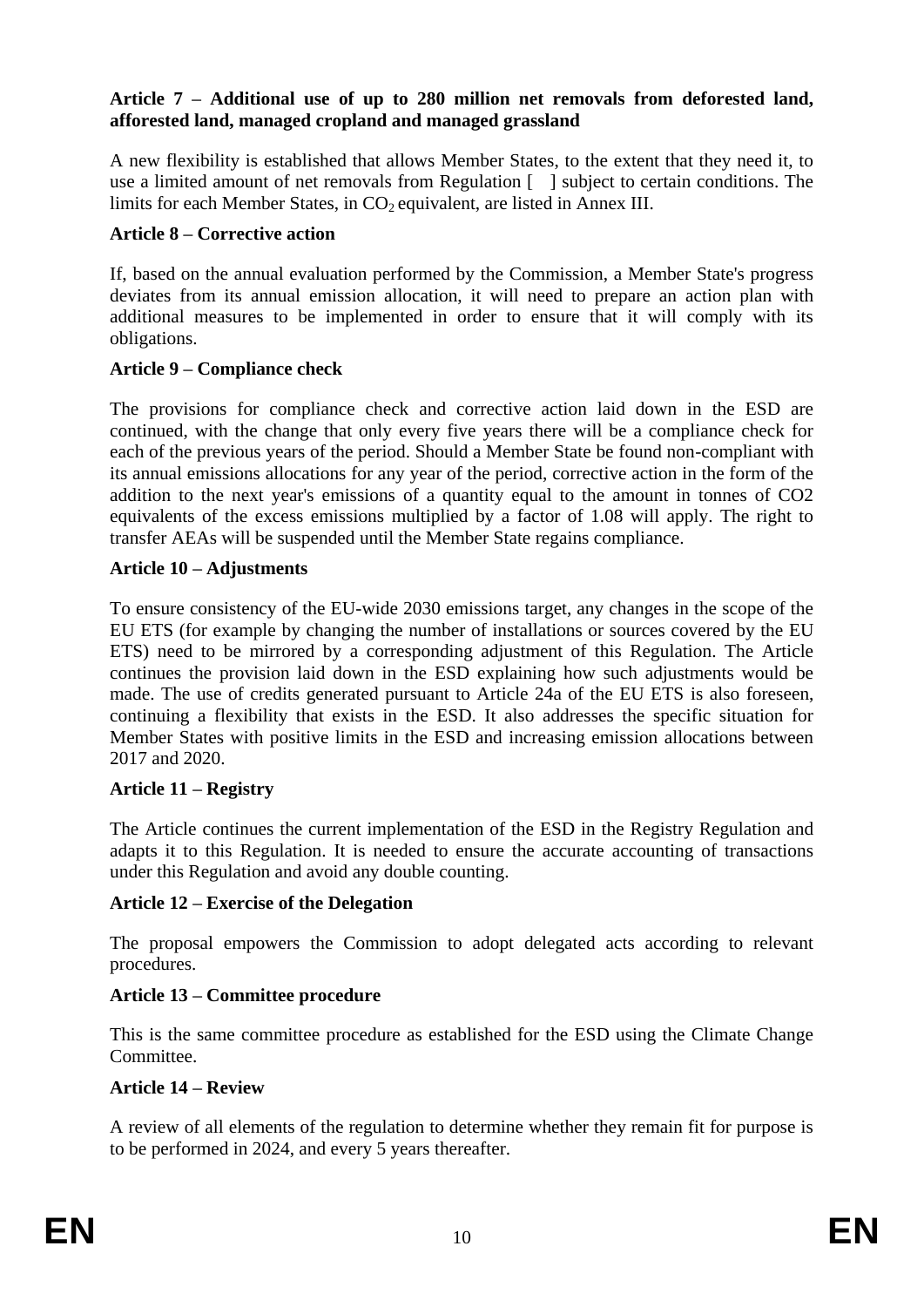### **Article 15 - Amendment to Regulation No. 525/2013/EU**

The MMR is being amended in order to ensure that the reporting requirements currently applying to the ESD are continued within the framework of that Regulation. Member States are required to report yearly their relevant GHG emissions and they continue to be required to report every two years on their projections and policies and measures implemented to ensure compliance with their targets. In order to enhance transparency and facilitate inter Member State transfers, Member States are also obliged to report on the volumes that they intend to buy or sell in accordance with Article 5.

The Commission will track Member States' progress with their emission limits by including in the annual Climate Action Progress report an evaluation whether the progress made by Member States is sufficient for them to fulfil their obligations under this Regulation.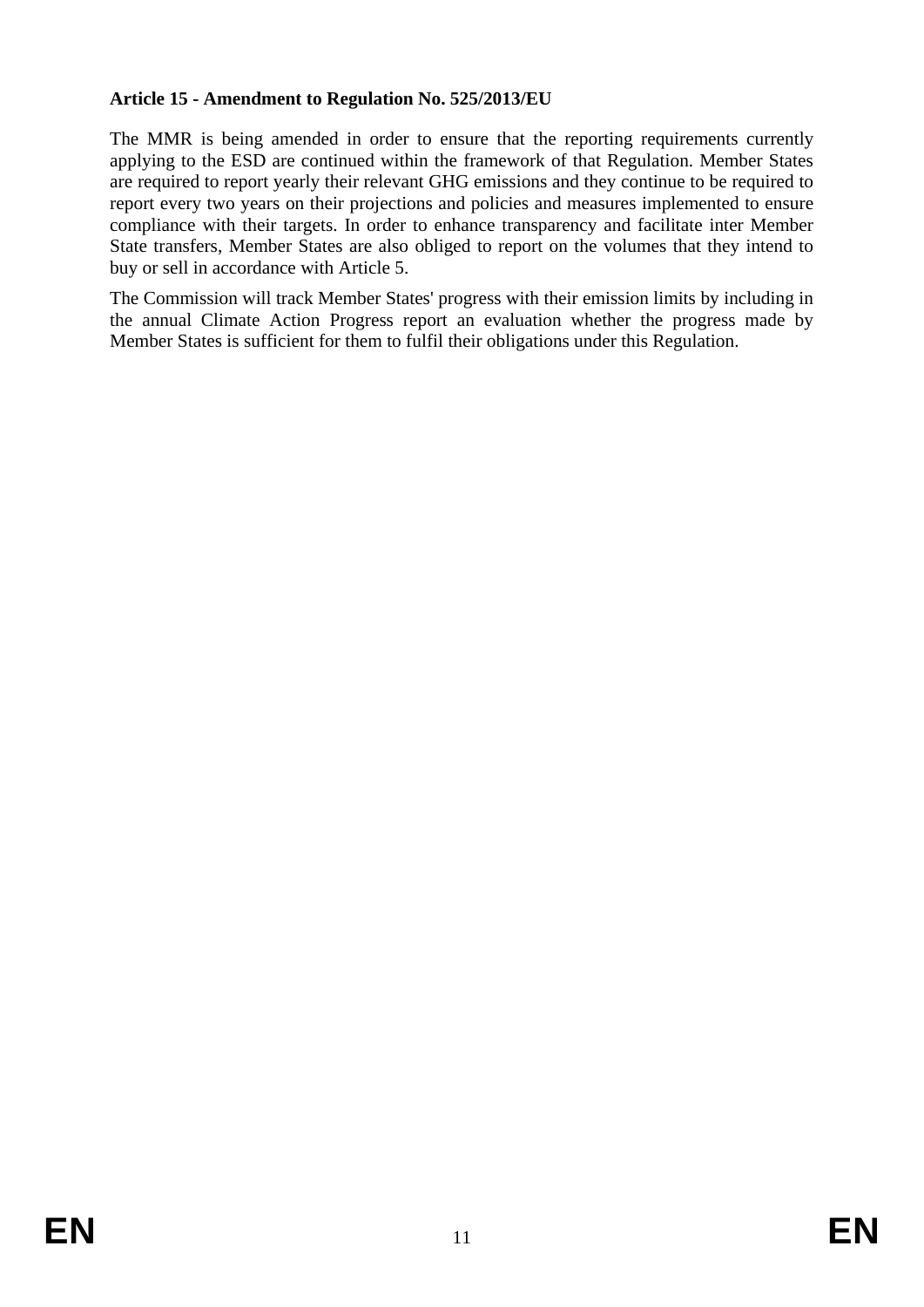#### 2016/0231 (COD)

#### Proposal for a

### **REGULATION OF THE EUROPEAN PARLIAMENT AND OF THE COUNCIL**

**on binding annual greenhouse gas emission reductions by Member States from 2021 to 2030 for a resilient Energy Union and to meet commitments under the Paris Agreement and amending Regulation No 525/2013 of the European Parliament and the Council on a mechanism for monitoring and reporting greenhouse gas emissions and other information relevant to climate change**

(Text with EEA relevance)

THE EUROPEAN PARLIAMENT AND THE COUNCIL OF THE EUROPEAN UNION,

Having regard to the Treaty on the Functioning of the European Union, and in particular Article 192(1) thereof,

Having regard to the proposal from the European Commission<sup>13,</sup>

After transmission of the draft legislative act to the national parliaments,

Having regard to the opinion of the European Economic and Social Committee $^{14}$ ,

Having regard to the opinion of the Committee of the Regions<sup>15</sup>,

Acting in accordance with the ordinary legislative procedure,

- (1) A binding target of at least a 40% domestic reduction in economy-wide greenhouse gas emissions by 2030 compared to 1990 was endorsed in the Conclusions of the European Council of 23-24 October 2014 on the 2030 climate and energy policy framework and this was reconfirmed at its meeting in March 2016. The Environment Council meeting on 6 March 2015 formally approved this contribution of the Union and its Member States as their Intended Nationally Determined Contribution.
- (2) The European Council conclusions of October 2014 foresaw that the target should be delivered collectively by the Union in the most cost-effective manner possible, with the reductions in the Emissions Trading System (ETS) and non-ETS sectors amounting to 43% and 30% by 2030 compared to 2005 respectively, with efforts distributed on the basis of relative Gross Domestic Product (GDP) per capita. All sectors of the economy should contribute to achieving these emission reductions, and all Member States should participate in this effort, balancing considerations of fairness and solidarity, and national targets within the group of Member States with a GDP per capita above the Union average should be relatively adjusted to reflect costeffectiveness in a fair and balanced manner. Achieving these greenhouse gas emission reductions should boost efficiency and innovation in the European economy and in particular should promote improvements, notably in buildings, agriculture, waste management and transport, in so far as they fall under the scope of this Regulation.

 $\overline{12}$  $^{13}$  OJ C , , p. .

 $^{14}$  OJ C , , p. .

 $OJ C$ , , p. .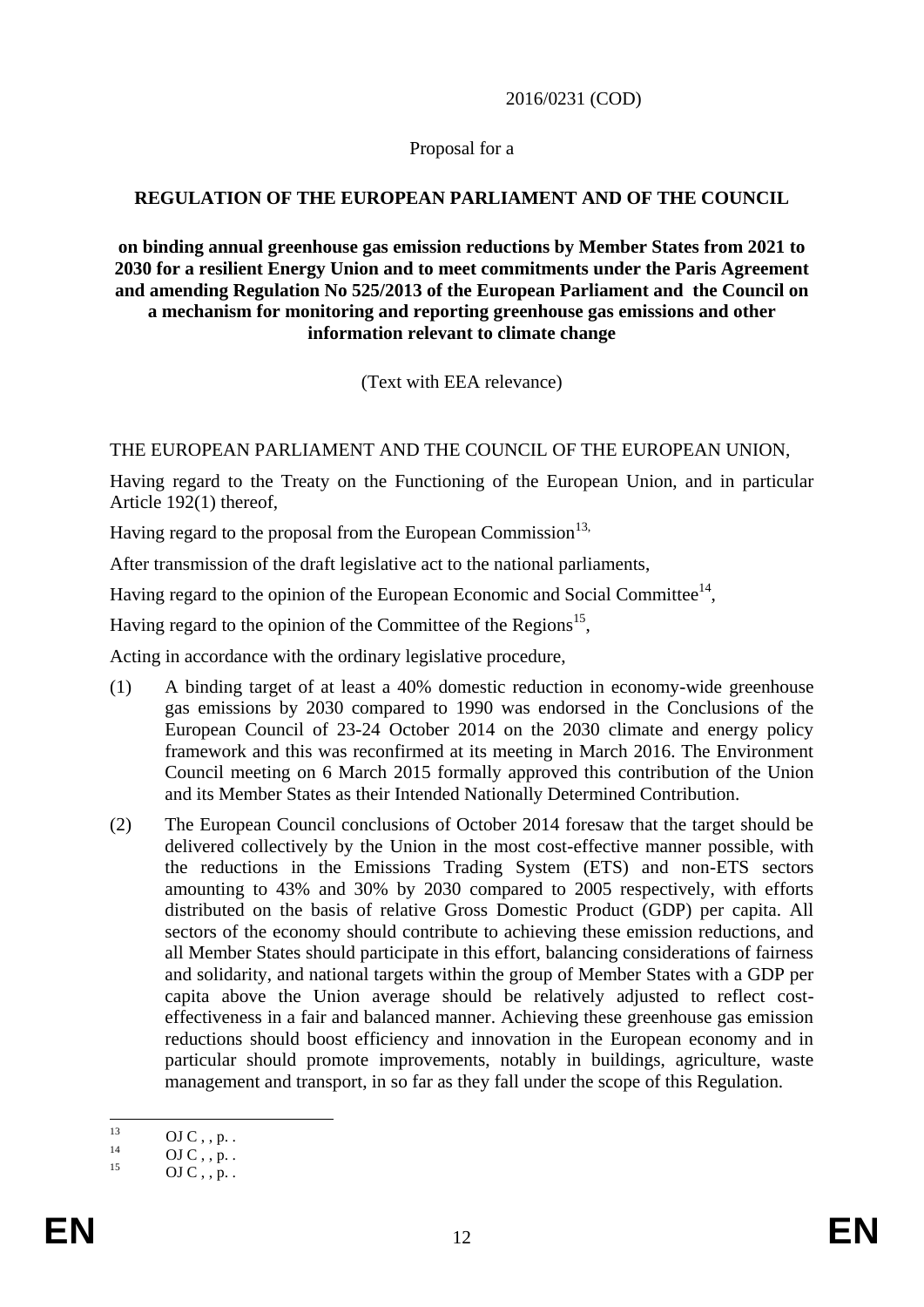- (3) On 10 June 2016 the Commission presented the proposal for the EU to ratify the Paris agreement. This legislative proposal forms part of the implementation of the EU's commitment in the Paris agreement. The Union's commitment to economy-wide emission reductions was confirmed in the intended nationally determined contribution of the Union and its Member States that was submitted to the Secretariat of the UNFCCC on 6 March 2015.
- (4) The Paris Agreement replaces the approach taken under the 1997 Kyoto Protocol which will not be continued beyond 2020.
- (5) The transition to clean energy requires changes in investment behaviour and incentives across the entire policy spectrum. It is a key Union priority to establish a resilient Energy Union to provide secure, sustainable, competitive and affordable energy to its citizens. Achieving this requires continuation of ambitious climate action with this Regulation and progress on the other aspects of Energy Union as set out in the Framework Strategy for a Resilient Energy Union with a Forward-Looking Climate Change Policy.<sup>16</sup>
- (6) This Regulation covers emissions from the Intergovernmental Panel on Climate Change (IPCC) categories energy, industrial processes and product use, agriculture and waste as determined pursuant to Regulation (EU) No 525/2013 of the European Parliament and of the Council<sup>17</sup> excluding emissions from the activities listed in Annex I to Directive  $2003/87/EC$  of the European Parliament and of the Council<sup>18</sup>. Activities covered by Regulation [  $\qquad$  ] [on the inclusion of greenhouse gas emissions and removals from land use, land use change and forestry into the 2030 climate and energy framework] are not covered by this Regulation.
- (7) Data currently reported in the national greenhouse gas inventories and the national and Union registries are not sufficient to determine, at Member State level, the  $CO<sub>2</sub>$  civil aviation emissions at national level that are not covered by Directive 2003/87/EC. In adopting reporting obligations, the Union should not impose upon Member States and small and medium-sized enterprises (SMEs) burdens that are disproportionate to the objectives pursued. CO2 emissions from flights not covered by Directive 2003/87/EC represent only a very minor part of the total greenhouse gas emissions, and establishing a reporting system for these emissions would be unduly burdensome in the light of existing requirements for the wider sector pursuant to Directive  $2003/87/EC$ . Therefore,  $CO<sub>2</sub>$  emissions from IPCC source category '1.A.3.A civil aviation' should be treated as being equal to zero for the purposes of this Regulation.
- (8) The reduction of each Member State for 2030 should be determined in relation to the level of its 2005 reviewed greenhouse gas emissions covered by this Regulation, excluding verified emissions from installations that operated in 2005 which were only included in the EU ETS after 2005. Annual emissions allocations for 2021 to 2030 should be determined on the basis of data submitted by the Member States and reviewed by the Commission.

 $16\,$  $^{16}$  COM(2015)80

Regulation (EU) No 525/2013 of the European Parliament and of the Council of 21 May 2013 on a mechanism for monitoring and reporting greenhouse gas emissions and for reporting other information at national and Union level relevant to climate change and repealing Decision No 280/2004/EC (OJ L 165, 18.6.2013, p. 13).

<sup>&</sup>lt;sup>18</sup> Directive 2003/87/EC of the European Parliament and of the Council of 13 October 2003 establishing a scheme for greenhouse gas emission allowance trading within the Community and amending Council Directive 96/61/EC (OJ L 275 25.10.2003, p. 32).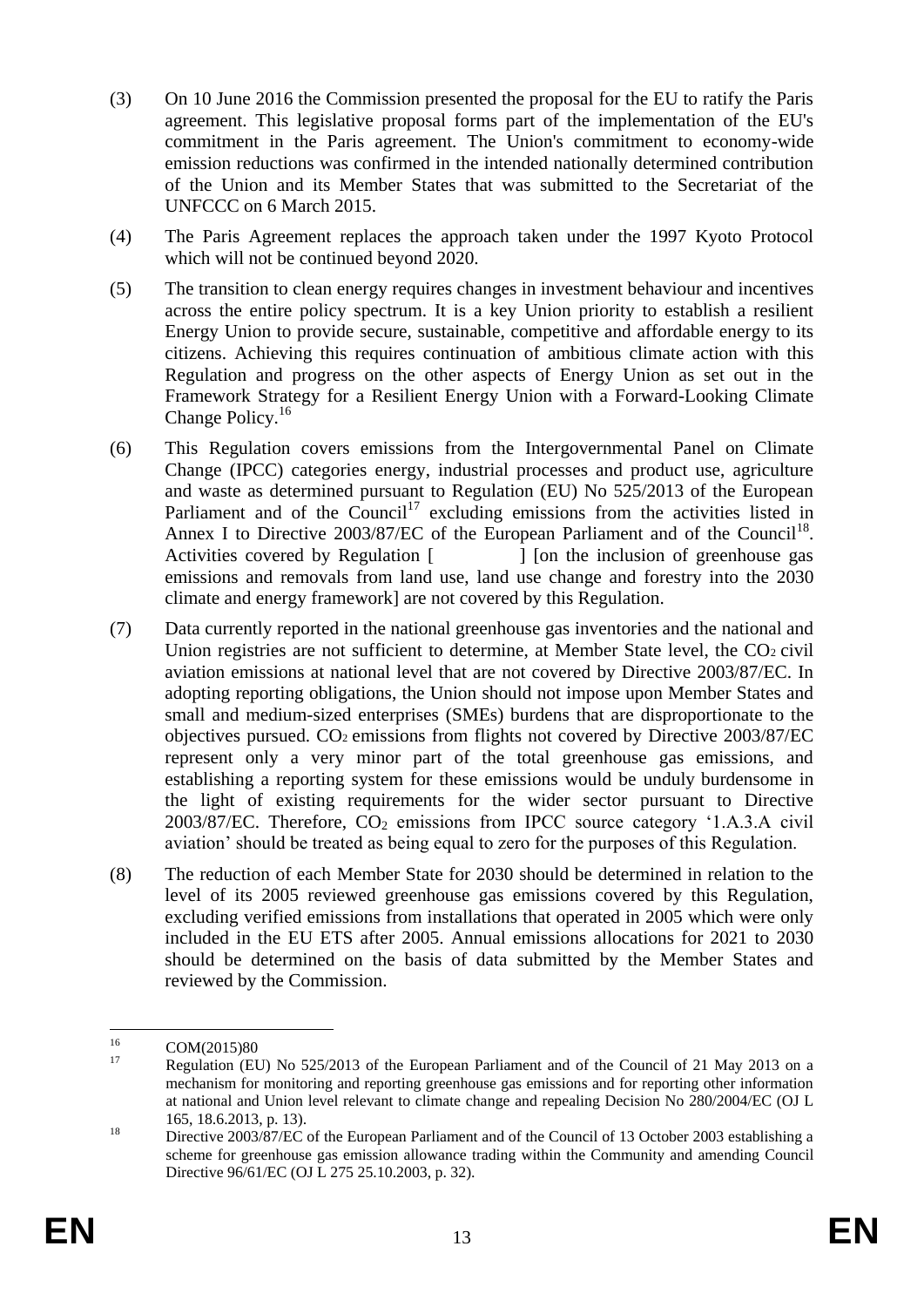- (9) The approach of annually binding national limits taken in Decision No 406/2009/EC of the European Parliament and of the Council<sup>19</sup> should be continued from 2021 to 2030, with the start of the trajectory calculation in 2020 on the average of the greenhouse gas emissions during 2016 to 2018 and the end of the trajectory being the 2030 limit for each Member State. An adjustment to the allocation in 2021 is provided for Member States with both a positive limit under Decision 406/2009/EC and increasing annual emission allocations between 2017 and 2020 determined pursuant to Decisions 2013/162/EU and 2013/634/EU, to reflect the capacity for increased emissions in those years. The European Council concluded that the availability and use of existing flexibility instruments within the non-ETS sectors should be significantly enhanced in order to ensure cost-effectiveness of the collective Union effort and convergence of emissions per capita by 2030.
- (10) A new one-off flexibility is created in order to facilitate the achievement of targets for Member States with national reduction targets significantly above both the Union average and their cost effective reduction potential as well as for Member States that did not allocate any allowances for free to industrial installations in 2013, as set out in the impact assessment<sup>20</sup>.
- (11) A range of Union measures enhance Member States' ability to meet their climate commitments and are crucial to achieving necessary emission reductions in the sectors covered by this Regulation. These include legislation on fluorinated greenhouse gases, CO2-reductions from road vehicles, energy performance of building, renewables, energy efficiency and the Circular Economy, as well as Union funding instruments for climate-related investments.
- (12) Regulation [ ] [on the inclusion of greenhouse gas emissions and removals from land use, land use change and forestry into the 2030 climate and energy framework] lays down accounting rules on greenhouse gas emissions and removals relating to land use, land-use change and forestry (LULUCF). While the environmental outcome under this Regulation in terms of the levels of greenhouse gas emission reductions that are made is affected by taking into account a quantity up to the sum of total net removals and total net emissions from deforested land, afforested land, managed cropland and managed grassland as defined in Regulation [ ], flexibility for a maximum quantity of 280 million tonnes of  $CO<sub>2</sub>$  equivalent of these removals divided among Member States according to the figures in Annex III should be included as an additional possibility for Member States to meet their commitments when needed. Where the delegated act to update the forest reference levels based on the national forestry accounting plans pursuant to Article 8 (6) of Regulation [LULUCF] is adopted, the power to adopt acts in accordance with Article 290 of the Treaty on the Functioning of the European Union should be delegated to the Commission in respect of Article 7 to reflect a contribution of the accounting category managed forest land in the flexibility provided by that Article. Before adopting such a delegated act, the Commission should evaluate the robustness of accounting for managed forest land based on available data, and in particular the consistency of projected and actual harvesting rates. In addition, the possibility to voluntarily delete annual emission allocation units should be allowed under this Regulation in order to allow for such

 $19$ <sup>19</sup> Decision No 406/2009/EC of the European Parliament and of the Council of 23 April 2009 on the effort of Member States to reduce their greenhouse gas emissions to meet the Community's greenhouse gas emission reduction commitments up to 2020 (OJ L 140, 5.6.2009, p. 136).

<sup>&</sup>lt;sup>20</sup> SWD(2016) 247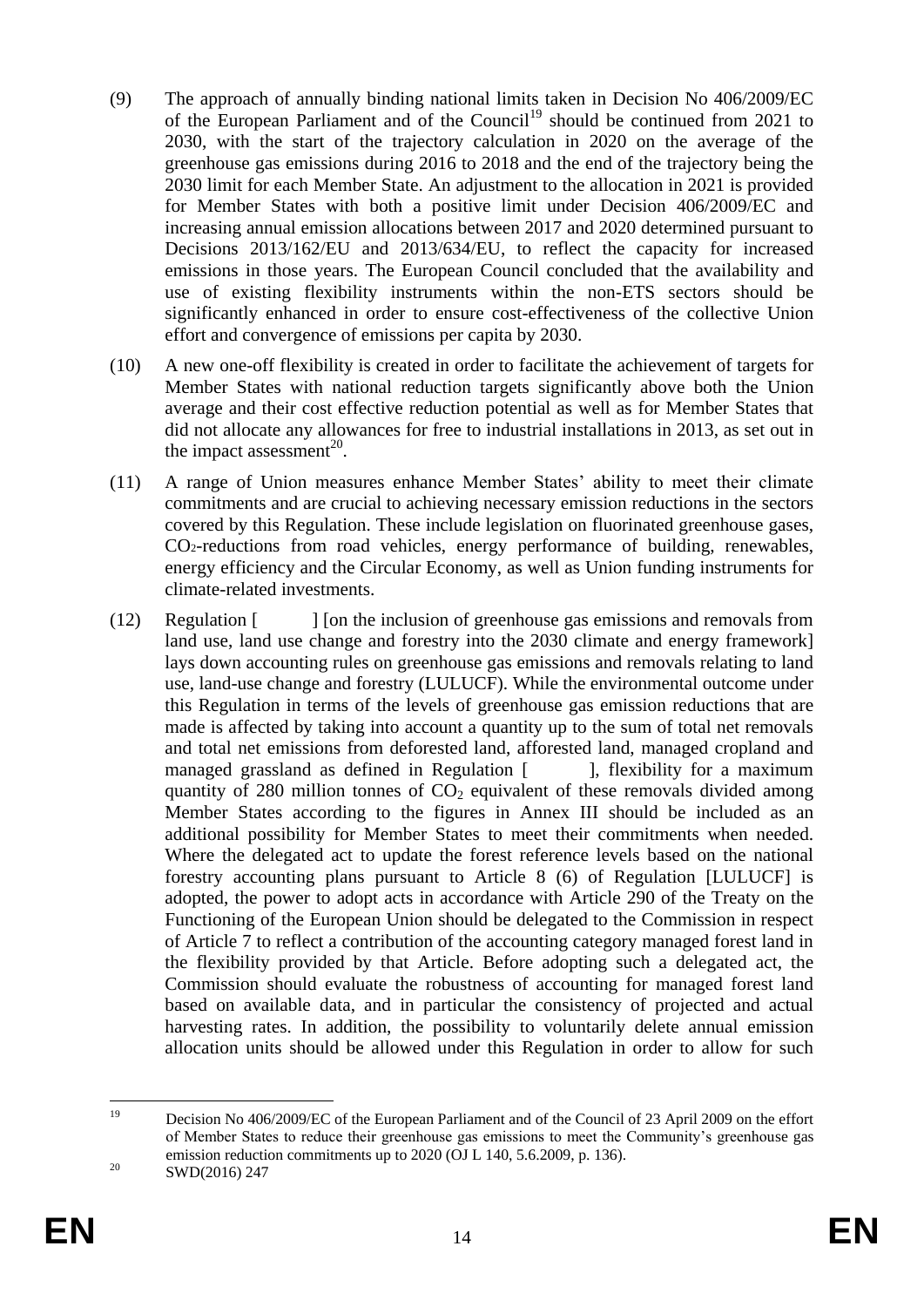amounts to be taken into account when assessing Member States' compliance with requirements under Regulation [ ].

- (13) In order to ensure efficient, transparent and cost-effective reporting and verification of greenhouse gas emissions and of other information necessary to assess progress with Member State's annual emissions allocations, the requirements for annual reporting and evaluation under this Regulation are integrated with the relevant Articles under Regulation (EU) No. 525/2013, which should therefore be amended accordingly. The amendment of that Regulation should also ensure that progress of Member States in making emission reductions continues to be evaluated annually, taking into account progress in Union policies and measures and information from Member States. Every two years, the evaluation should include the projected progress of the Union towards meeting its reduction commitments and of Member States towards fulfilling their obligations. However, the application of deductions should only be considered at fiveyear intervals, so that the potential contribution from deforested land, afforested land, managed cropland and managed grassland taking place pursuant to Regulation [ ] can be considered. This is without prejudice to the duty of the Commission to ensure compliance with the obligations of Member States resulting from this Regulation or to the power of the Commission to initiate infringement proceedings for this purpose.
- (14) As a means to enhance the overall cost-effectiveness of total reductions, Member States should be able to transfer part of their annual emission allocation to other Member States. The transparency of such transfers should be ensured and may be carried out in a manner that is mutually convenient, including by means of auctioning, the use of market intermediaries acting on an agency basis, or by way of bilateral arrangements.
- (15) The European Environment Agency aims to support sustainable development and to help achieve significant and measurable improvement in Europe's environment by providing timely, targeted, relevant and reliable information to policy-makers, public institutions and the public. The European Environment Agency should assist the Commission, as appropriate in accordance with its annual work programme.
- (16) In order to provide for the appropriate accounting of transactions under this Regulation including the use of flexibilities and the application of compliance checks the power to adopt acts in accordance with Article 290 of the Treaty on the Functioning of the European Union should be delegated to the Commission in respect of Article 11. The necessary provisions should be contained in a single instrument combining the accounting provisions pursuant to Directive 2003/87/EC, Regulation (EU) No 525/2013, Regulation [ ] and this Regulation. It is of particular importance that the Commission carry out appropriate consultations during its preparatory work, including at expert level conducted in accordance with the principles laid down in the Interinstitutional Agreement on Better Law-Making of 13 April 2016. In particular, to ensure equal participation in the preparation of delegated acts, the European Parliament and Council receive all documents at the same time as Member States' experts, and their experts systematically have access to meetings of Commission expert groups dealing with the preparation of delegated acts.
- (17) In order to ensure uniform conditions for the implementation of Article 4 according to which annual emission limits for Member States will be established, implementing powers should be conferred on the Commission. Those powers should be exercised in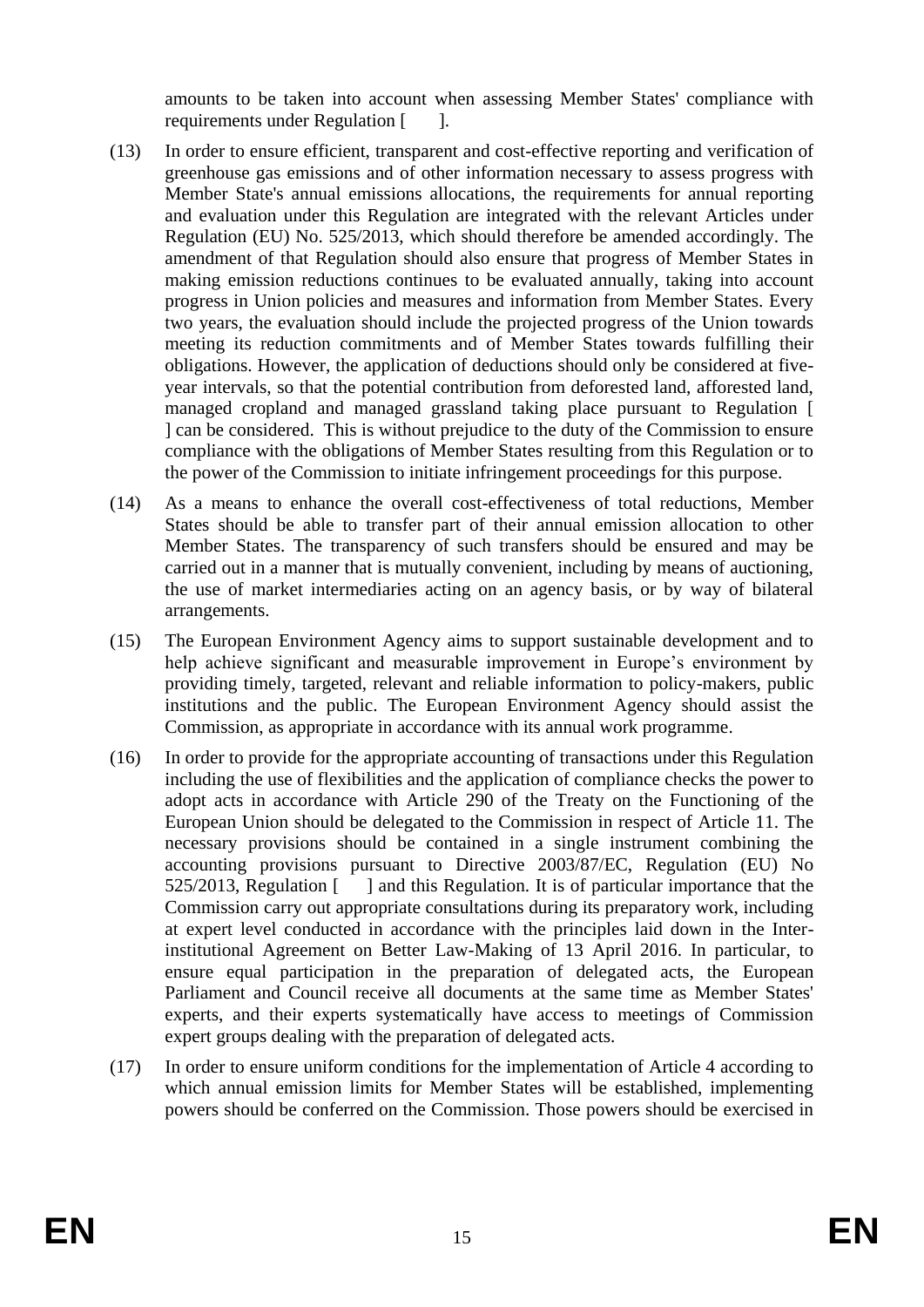accordance with Regulation (EU) No 182/2011 of the European Parliament and of the Council $2<sup>1</sup>$ .

- (18) This Regulation should be without prejudice to more stringent national objectives.
- (19) Any adjustments in the coverage as set out in Articles 11, 24, 24a and 27 of Directive  $2003/87/EC$  of the European Parliament and of the Council<sup>22</sup> should be matched by a corresponding adjustment in the maximum quantity of greenhouse gas emissions covered by this Regulation. Consequently, where Member States include additional emissions into their commitments under this Regulation from installations that were previously covered by Directive 2003/87/EC, those Member States should implement additional policies and measures in the sectors covered by this Regulation in order to reduce those emissions.
- (20) This Regulation should be reviewed as of 2024 and every 5 years thereafter in order to assess its overall functioning. The review should take into account evolving national circumstances and be informed by the results of the global stocktake of the Paris Agreement.
- (21) Since the objectives of this Regulation cannot be sufficiently achieved by the Member States but can rather, by reason of its scale and effects be better achieved at Union level, the Union may adopt measures, in accordance with the principle of subsidiarity as set out in Article 5 of the Treaty of the European Union. In accordance with the principle of proportionality, as set out in that Article, this Regulation does not go beyond what is necessary in order to achieve those objectives,

### HAVE ADOPTED THIS REGULATION:

#### *Article 1*

#### **Subject matter**

This Regulation lays down obligations on the minimum contributions of Member States to meeting the greenhouse gas emission reduction commitment of the Union for the period from 2021 to 2030, rules on determining annual emission allocations and for the evaluation of Member States' progress towards meeting their minimum contributions.

#### *Article 2*

#### **Scope**

- 1. This Regulation applies to the greenhouse gas emissions from IPCC source categories of energy, industrial processes and product use, agriculture and waste as determined pursuant to Regulation (EU) No 525/2013, excluding emissions from the activities listed in Annex I to Directive 2003/87/EC.
- 2. This Regulation does not apply to greenhouse gas emissions and removals covered by Regulation [ ][LULUCF].

 $21$ <sup>21</sup> Regulation (EU) No 182/2011 of the European Parliament and of the Council of 16 February 2011 laying down the rules and general principles concerning mechanisms for control by Member States of the Commission's exercise of implementing powers (OJ L 55, 28.2.2011, p. 13).

<sup>&</sup>lt;sup>22</sup> Directive 2003/87/EC of the European Parliament and of the Council of 13 October 2003 establishing a scheme for greenhouse gas emission allowance trading within the Community and amending Council Directive 96/61/EC (OJ L 275, 25.10.2003, p. 32).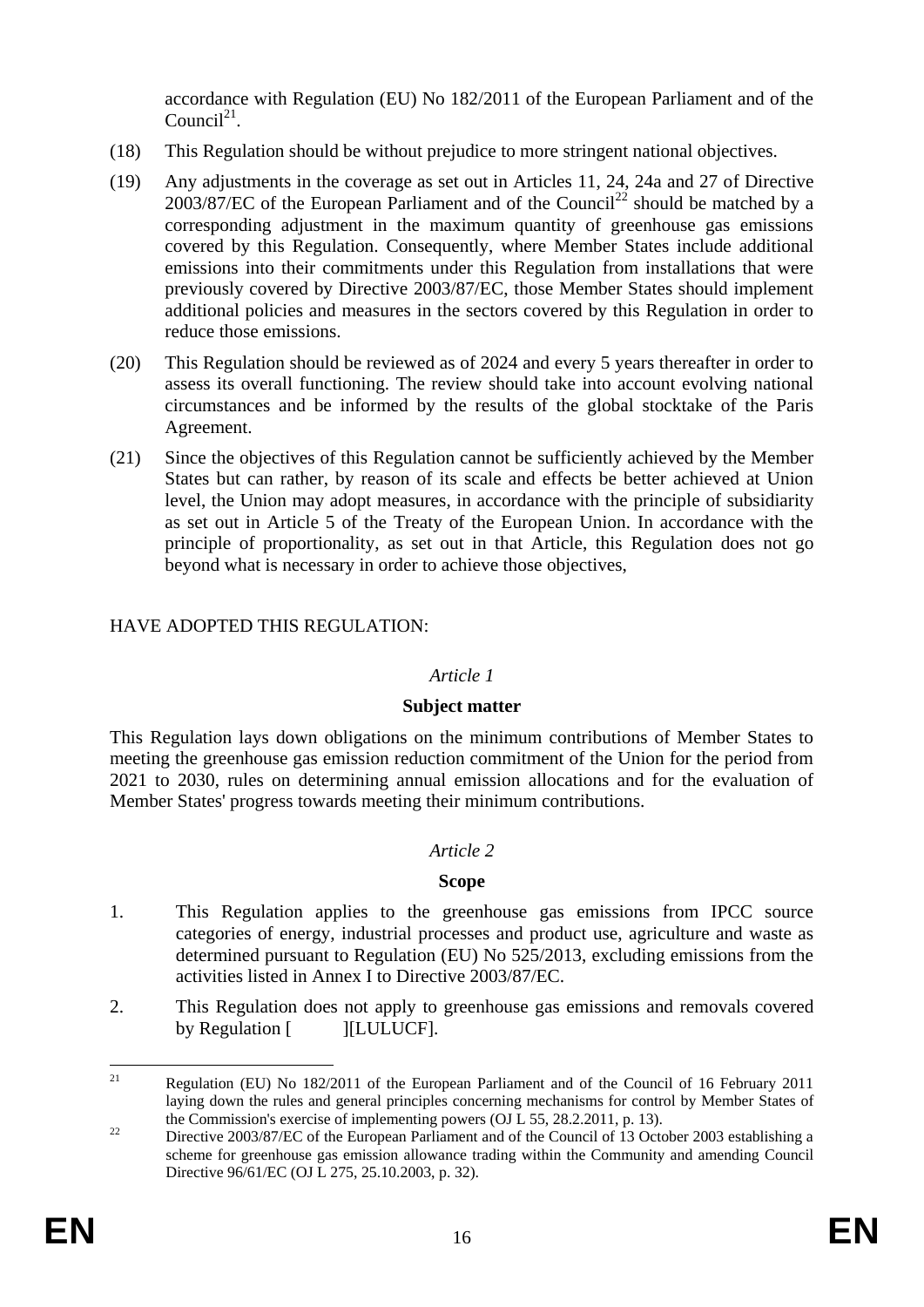3. For the purposes of this Regulation,  $CO<sub>2</sub>$  emissions from IPCC source category '1.A.3.A civil aviation' shall be treated as zero.

### *Article 3*

### **Definitions**

For the purposes of this Regulation:

- 1. 'Greenhouse gas emissions' means emissions in terms of tonnes of  $CO<sub>2</sub>$  equivalent of carbon dioxide  $(CO_2)$ , methane  $(CH_4)$ , nitrous oxide  $(N_2O)$ , hydrofluorcarbons (HFCs), perfluorocarbons (PFCs), nitrogen trifluoride  $(NF_3)$  and sulphur hexafluoride ( $SF<sub>6</sub>$ ) determined pursuant to Regulation (EU) No 525/2013 and falling within the scope of this Regulation;
- 2. 'Annual emission allocations' means the maximum allowed greenhouse gas emissions for each year between 2021 and 2030 determined pursuant to Article 4(3) and Article 10.

### *Article 4*

### **Annual emission levels for the period from 2021 to 2030**

- 1. Each Member State shall, in 2030, limit its greenhouse gas emissions at least by the percentage set for that Member State in Annex I to this Regulation in relation to its emissions in 2005 determined pursuant to paragraph 3.
- 2. Subject to the flexibilities provided for in Articles 5, 6 and 7, to the adjustment pursuant to Article 10(2) and taking into account any deduction resulting from the application of Article 7 of Decision No 406/2009/EC, each Member State shall ensure that its greenhouse gas emissions in each year between 2021 and 2029 do not exceed the level defined by a linear trajectory, starting in 2020 on the average of its greenhouse gas emissions during 2016, 2017 and 2018 determined pursuant to paragraph 3 and ending in 2030 on the limit set for that Member State in Annex I to this Regulation.
- 3. The Commission shall adopt an implementing act setting out the annual emission allocations for the years from 2021 to 2030 in terms of tonnes of  $CO<sub>2</sub>$  equivalent as specified in paragraphs 1 and 2. For the purposes of this implementing act, the Commission shall carry out a comprehensive review of the most recent national inventory data for the years 2005 and 2016 to 2018 submitted by Member States pursuant to Article 7 of Regulation No (EU) 525/2013.
- 4. This implementing act shall also specify, based on the percentages notified by Member States under Article 6(2), the quantities that may be taken into account for their compliance under Article 9 between 2021 and 2030. If the sum of all Member States' quantities were to exceed the collective total of 100 million, the quantities for each Member State shall be reduced on a *pro rata* basis so that the collective total is not exceeded.
- 5. This implementing act shall be adopted in accordance with the examination procedure referred to in Article 13.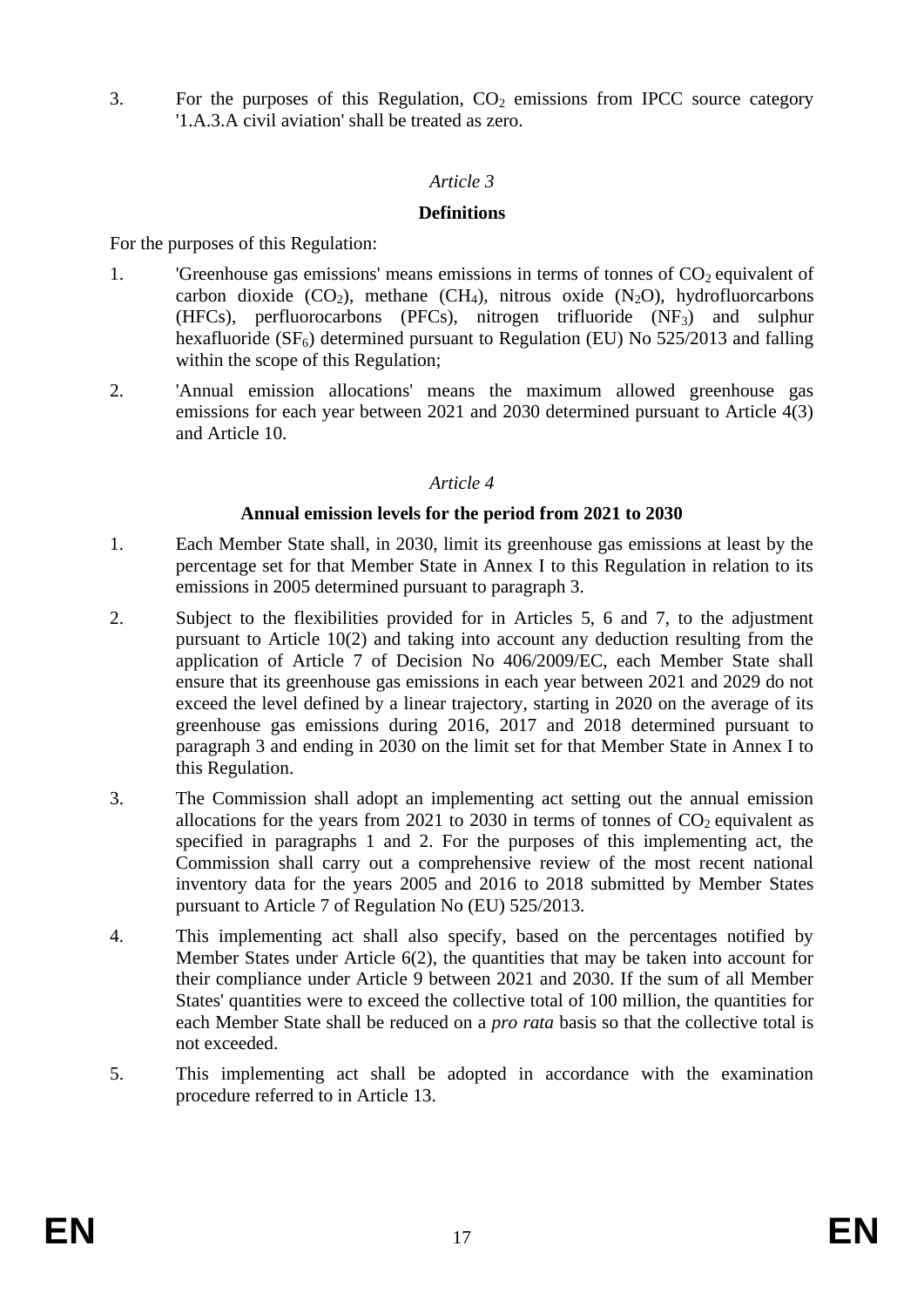### *Article 5*

### **Flexibility instruments to achieve annual limits**

- 1. Member States may use the flexibilities set out in paragraphs 2 to 6 of this Article, and in Articles 6 and 7.
- 2. In respect of the years 2021 to 2029, a Member State may borrow a quantity of up to 5% from its annual emission allocation for the following year.
- 3 A Member State whose greenhouse gas emissions for a given year are below its annual emission allocation for that year, taking into account the use of flexibilities pursuant to this Article and Article 6, may bank that excess part of its annual emission allocation to subsequent years until 2030.
- 4. A Member State may transfer up to 5% of its annual emission allocation for a given year to other Member States. The receiving Member State may use this quantity for compliance under Article 9 for the given year or for subsequent years until 2030.
- 5. A Member State may transfer the part of its annual emission allocation for a given year that exceeds its greenhouse gas emissions for that year, taking into account the use of flexibilities pursuant to paragraphs 2 to 4 and Article 6, to other Member States. A receiving Member State may use this quantity for compliance under Article 9 for that year or subsequently until 2030.
- 6. Member States shall be able to use credits from projects issued pursuant to Article 24a (1) of Directive 2003/87/EC for compliance under Article 9, without any quantitative limit and while avoiding double-counting.

### *Article 6*

#### **Flexibility for certain Member States following reduction of EU ETS allowances**

- 1. Member States that may have a limited cancellation of up to a maximum of 100 million EU ETS allowances as defined in Article 3(a) of Directive 2003/87/EC collectively taken into account for their compliance under this Regulation are listed in Annex II to this Regulation.
- 2. Member States listed in Annex II shall notify the Commission by 31 December 2019 of any intention to make use of a limited cancellation of allowances up to the percentage listed in Annex II for that Member State, for their compliance under Article 9.
- 3. At a Member State's request, the Central Administrator designated under Article 20 of Directive 2003/87/EC (thereafter "the Central Administrator") shall take into account the quantity referred to in Article 4(4) for that Member States' compliance under Article 9. One-tenth of the quantity of allowances determined pursuant to Article 4(4) shall be cancelled pursuant to Article 12(4) of Directive 2003/87/EC for each year from 2021 to 2030.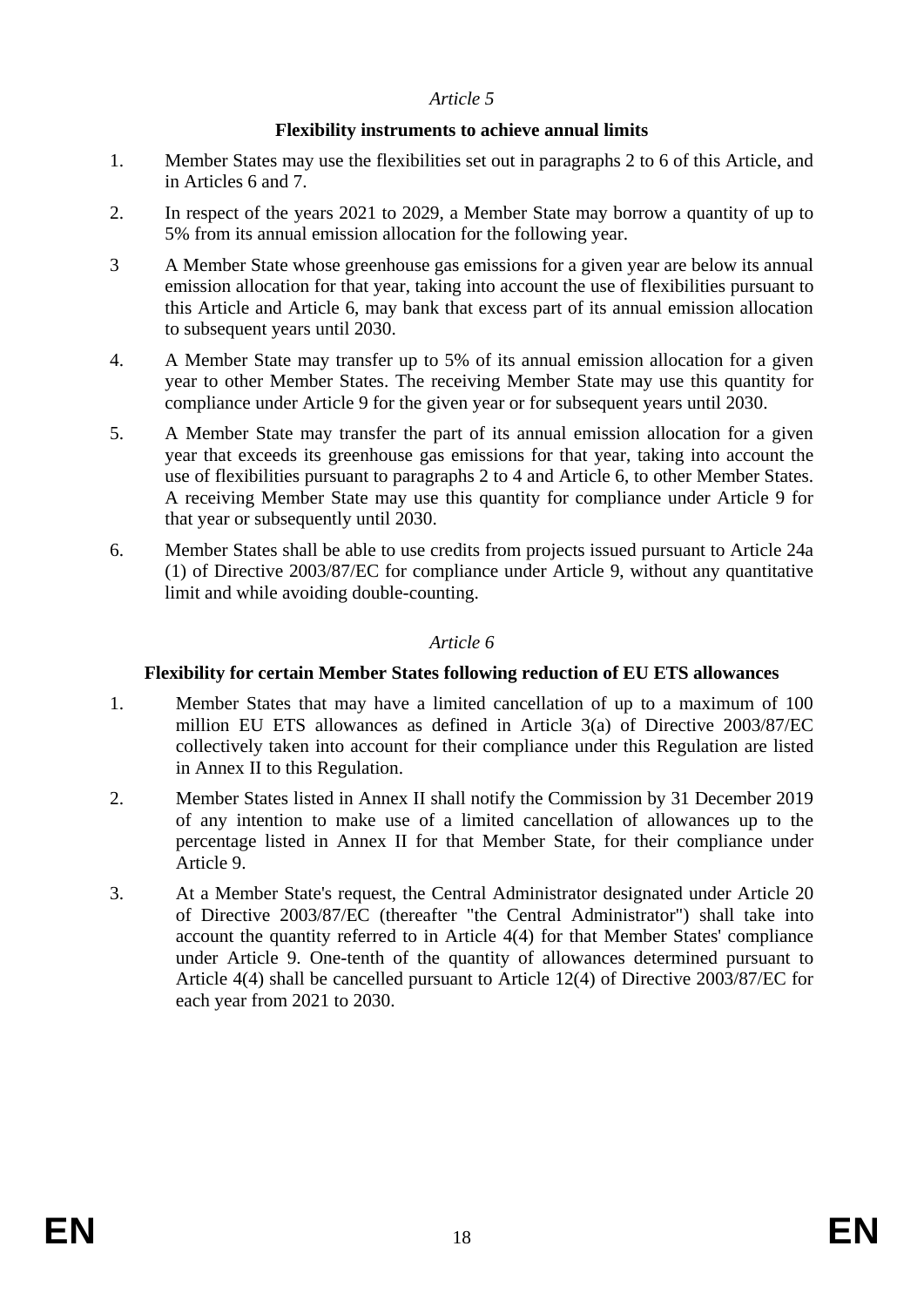#### *Article 7*

#### **Additional use of up to 280 million net removals from deforested land, afforested land, managed cropland and managed grassland**

1. To the extent that a Member State's emissions exceed its annual emission allocations for a given year, a quantity up to the sum of total net removals and total net emissions from the combined accounting categories of deforested land, afforested land, managed cropland and managed grassland referred to in Article 2 of Regulation [ ] [LULUCF] may be taken into account for its compliance under Article 9 of this Regulation for that year, provided that:

(a) the cumulative quantity taken into account for that Member State for all years of the period from 2021 to 2030 does not exceed the level set in Annex III for that Member State;

(b) such quantity is in excess of that Member State's requirements under Article 4 of Regulation [ ][LULUCF];

(c) the Member State has not acquired more net removals under Regulation [ ][LULUCF] from other Member States than it has transferred; and

(d) the Member State has complied with the requirements of Regulation [ ] [LULUCF].

2. Where the delegated act to update the forest reference levels based on the national forestry accounting plans pursuant to Article 8 (6) of Regulation [LULUCF] is adopted, the Commission shall be empowered to adopt a delegated act to modify paragraph 1 of this Article in order to reflect a contribution of the accounting category managed forest land in accordance with Article 12 of this Regulation.

#### *Article 8*

#### **Corrective action**

- 1. A Member State which is evaluated under Article 21 of Regulation (EU) No 525/2013 as not making sufficient progress shall, within three months, submit to the Commission an action plan that includes:
	- (a) actions that the Member State shall implement in order to meet its specific obligations under Article 4, through domestic policies and measures and the implementation of Union action;

(b) a timetable for implementing such actions, which enables the assessment of annual progress in implementation.

2. The European Environment Agency shall assist the Commission in its work to evaluate the action plans in accordance with its annual work programme.

#### *Article 9*

### **Compliance check**

1. In 2027 and 2032, if the reviewed greenhouse gas emissions of a Member State exceed its annual emission allocation for any specific year of the period, pursuant to paragraph 2 of this Article and the flexibilities used pursuant to Articles 5 to 7, the following measures shall apply: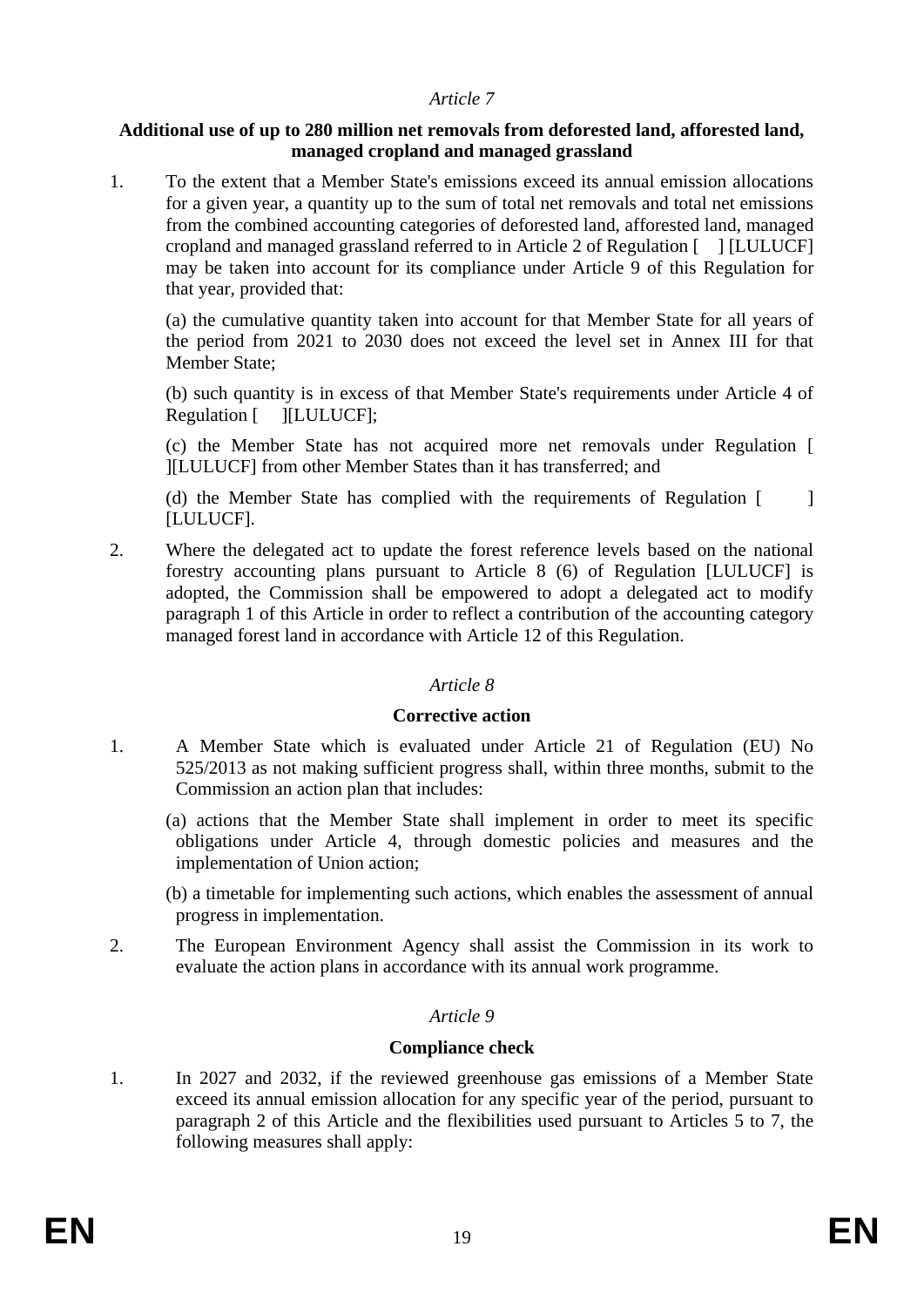(a) an addition to the Member State's emission figure of the following year equal to the amount in tonnes of  $CO<sub>2</sub>$  equivalent of the excess greenhouse gas emissions, multiplied by a factor of 1.08, in accordance with the measures adopted pursuant to Article 11; and

(b) the Member State shall be temporarily prohibited from transferring any part of its annual emission allocation to another Member State until it is in compliance with this Regulation. The Central Administrator shall implement this prohibition in the registry referred in Article 11.

2. If the greenhouse gas emissions of a Member State in either the period from 2021 to 2025 or the period from 2026 to 2030 under Regulation [ ] exceeded its greenhouse gas removals, as determined in accordance with Article 12 of that Regulation, there shall be a deduction from that Member State's annual emission allocations equal to the amount in tonnes of  $CO<sub>2</sub>$  equivalent of those excess greenhouse gas emissions for the relevant years.

#### *Article 10*

### **Adjustments**

- 1. The annual allocations for each Member State under Article 4 of this Regulation shall be adjusted, so as to reflect:
	- (a) adjustments to the number of allowances for greenhouse gas emissions issued pursuant to Article 11 of Directive 2003/87/EC that results from a change in the coverage of sources under that Directive;
	- (b) adjustments to the number of allowances or credits respectively issued pursuant to Articles 24 and 24a of Directive 2003/87/EC in respect of emission reductions in a Member State; and
	- (c) adjustments to the number of allowances pertaining to greenhouse gas emissions from installations excluded from the EU ETS in accordance with Article 27 of Directive 2003/87/EC for the time that they are excluded.
- 2. The amount contained in Annex IV to this Regulation shall be added to the allocation for the year 2021 for each Member State referred to in that Annex.
- 3. The Commission shall publish the figures resulting from such adjustments.

### *Article 11*

### **Registry**

- 1. The Commission shall ensure the accurate accounting under this Regulation through the Union Registry established pursuant to Article 10 of Regulation (EU) No 525/2013, including annual emission allocations, flexibilities exercised under Article 4 to 7, compliance under Article 9 and changes in coverage under Article 10 of this Regulation. The Central Administrator shall conduct an automated check on each transaction under this Regulation and, where necessary, block transactions to ensure there are no irregularities. This information shall be accessible to the public.
- 2. The Commission shall be empowered to adopt a delegated act to implement paragraph 1 in accordance with Article 12 of this Regulation.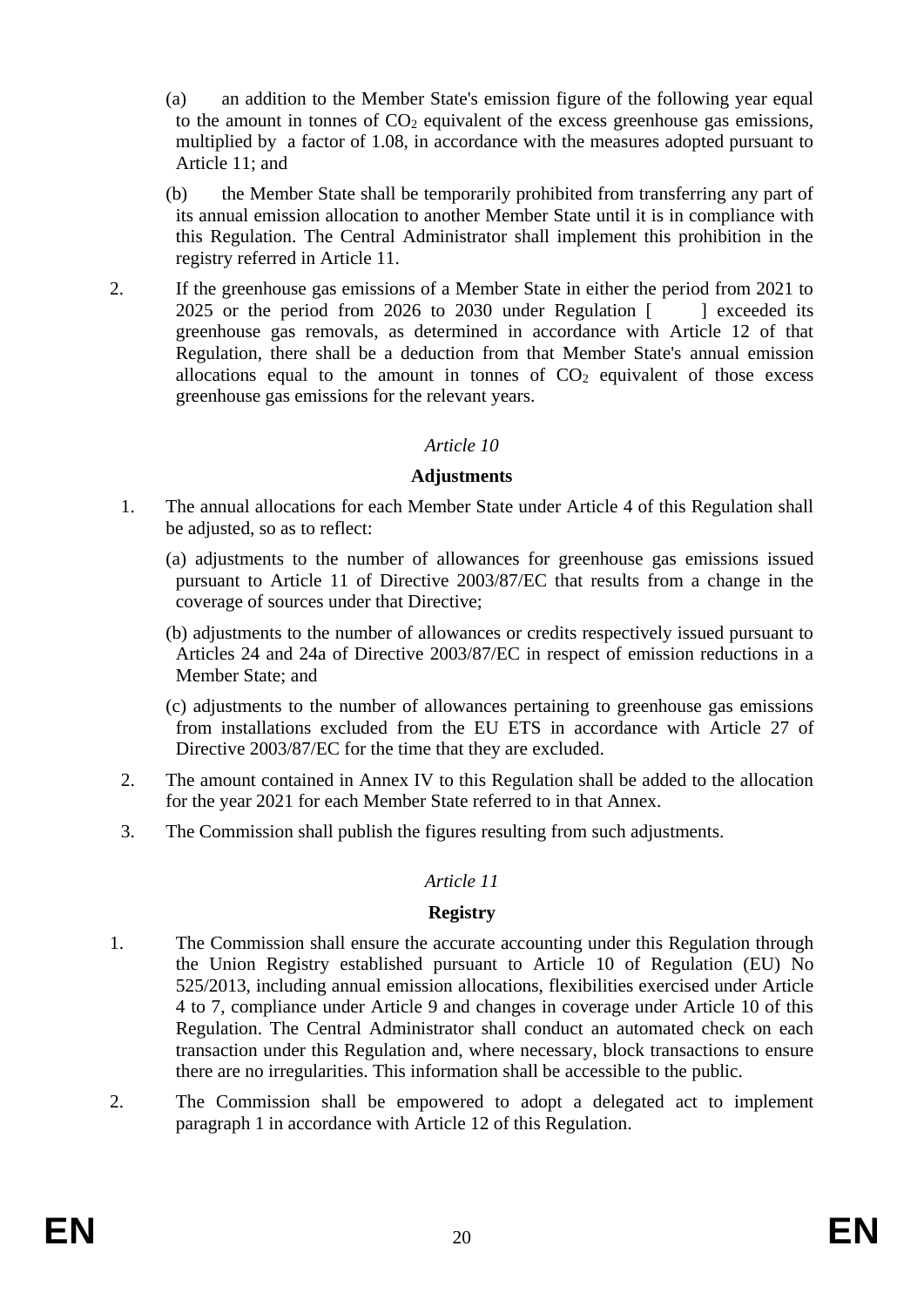### *Article 12*

#### **Exercise of the delegation**

- 1. The power to adopt delegated acts is conferred on the Commission subject to the conditions laid down in this Article.
- 2. The power to adopt delegated acts referred to in Article 7(2) and 11 of this Regulation shall be conferred on the Commission for an indeterminate period of time from the entry into force of this Regulation.
- 3. The delegation of powers referred to in Article 7(2) and 11 may be revoked at any time by the European Parliament or by the Council. A decision of revocation shall put an end to the delegation of the power specified in that decision. It shall take effect the day following the publication of the decision in the *Official Journal of the European Union* or at a later date specified therein. It shall not affect the validity of any delegated acts already in force.
- 4. Before adopting a delegated act, the Commission shall consult experts designated by each Member State in accordance with the principles laid down in the Interinstitutional Agreement on Better Law-Making of 13 April 2016.
- 5. As soon as it adopts a delegated act, the Commission shall notify it simultaneously to the European Parliament and to the Council.
- 6. A delegated act adopted pursuant to Article 7(2) and 11 shall enter into force only if no objection has been expressed either by the European Parliament or the Council within a period of two months of notification of that act to the European Parliament and the Council or if, before the expiry of that period, the European Parliament and the Council have both informed the Commission that they will not object. That period shall be extended by two months at the initiative of the European Parliament or the Council.

### *Article 13*

#### **Committee procedure**

- 1. The Commission shall be assisted by the Climate Change Committee established by Regulation (EU) No 525/2013. That Committee shall be a committee within the meaning of Regulation (EU) No 182/2011.
- 2. Where reference is made to this paragraph, Article 5 of Regulation (EU) No 182/2011 shall apply.

#### *Article 14*

#### **Review**

The Commission shall report to the European Parliament and to the Council by 28 February 2024 and every five years thereafter on the operation of this Regulation, its contribution to the EU's overall 2030 greenhouse gas emission reduction target and its contribution to the goals of the Paris Agreement, and may make proposals if appropriate.

### *Article 15*

#### **Amendment to Regulation No. 525/2013/EU**

Regulation No. 525/2013/EU is hereby amended as follows: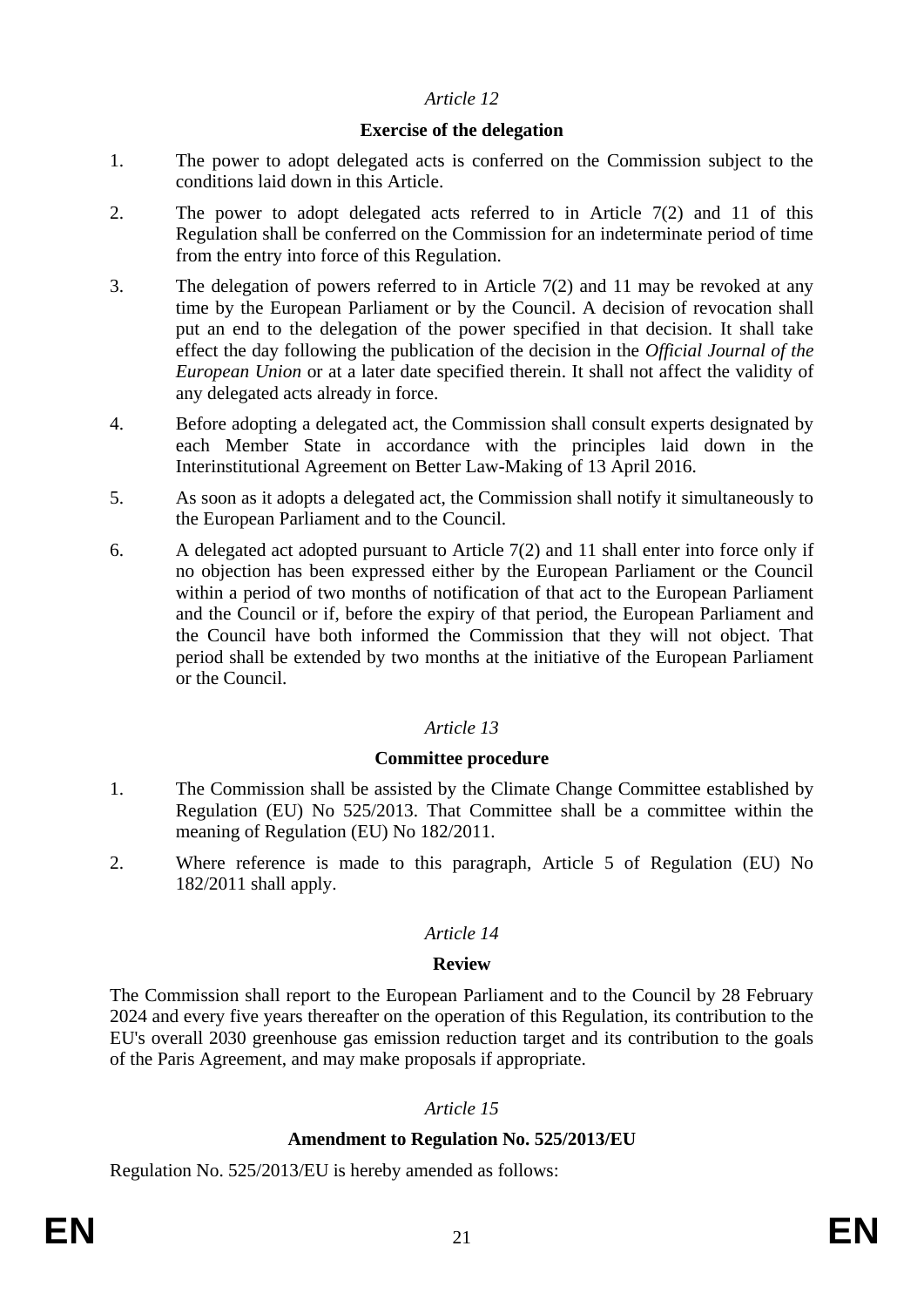- 1. Article 7(1) is amended as follows:
- a) The following point (aa) is inserted:
- "(aa) as of 2023, their anthropogenic emissions of greenhouse gases referred to in Article 2 of Regulation [ Effort Sharing Regulation (ESR) ] on binding annual greenhouse gas emission reductions by Member States from 2021 to 2030 for the year X-2, in accordance with UNFCCC reporting requirements;"
- 2. The second sub-paragraph of Article  $7(1)$  is replaced by the following:

"Member States shall annually inform the Commission in their reports of their intentions to make use of the flexibilities in Article 5(4) and (5) of Regulation [ ESR ] on binding annual greenhouse gas emission reductions by Member States from 2021 to 2030."

- 3. In Article 13(1)(c) the following point (viii) is added:
- "(viii). as from 2023, information on national policies and measures implemented towards meeting their obligations under Regulation [ ESR ] on binding annual greenhouse gas emission reductions by Member States from 2021 to 2030, and information on planned additional national policies and measures envisaged with a view to limiting greenhouse gas emissions beyond their commitments under that Regulation."
- 4. in Article 14(1) the following point (f) is added:
- "(f) as of 2023, total greenhouse gas projections and separate estimates for the projected greenhouse gas emissions for the emission sources covered by Directive 2003/87/EC and by Regulation [ ESR ] on binding annual greenhouse gas emission reductions by Member States from 2021 to 2030."
- 5. In Article 21(1) the fallowing point (c) is inserted:
- "c) obligations under Article 4 of Regulation [ ESR ] on binding annual greenhouse gas emission reductions by Member States from 2021 to 2030. The evaluation shall take into account progress in Union policies and measures and information from Member States. Every two years, the evaluation shall also include the projected progress of the Union towards meeting its reduction commitment and of Member States towards fulfilling their obligations under this Regulation."
- 6. In Article 21 the following paragraph 4 is in added:
- "The Commission may issue opinions on the action plans submitted by Member States according to Article  $8(1)$  of Regulation [ESR ] on binding annual greenhouse gas emission reductions by Member States from 2021 to 2030."

# *Article 16*

### **Entry into force**

This Regulation shall enter into force on the twentieth day following its publication in the *Official Journal of the European Union*.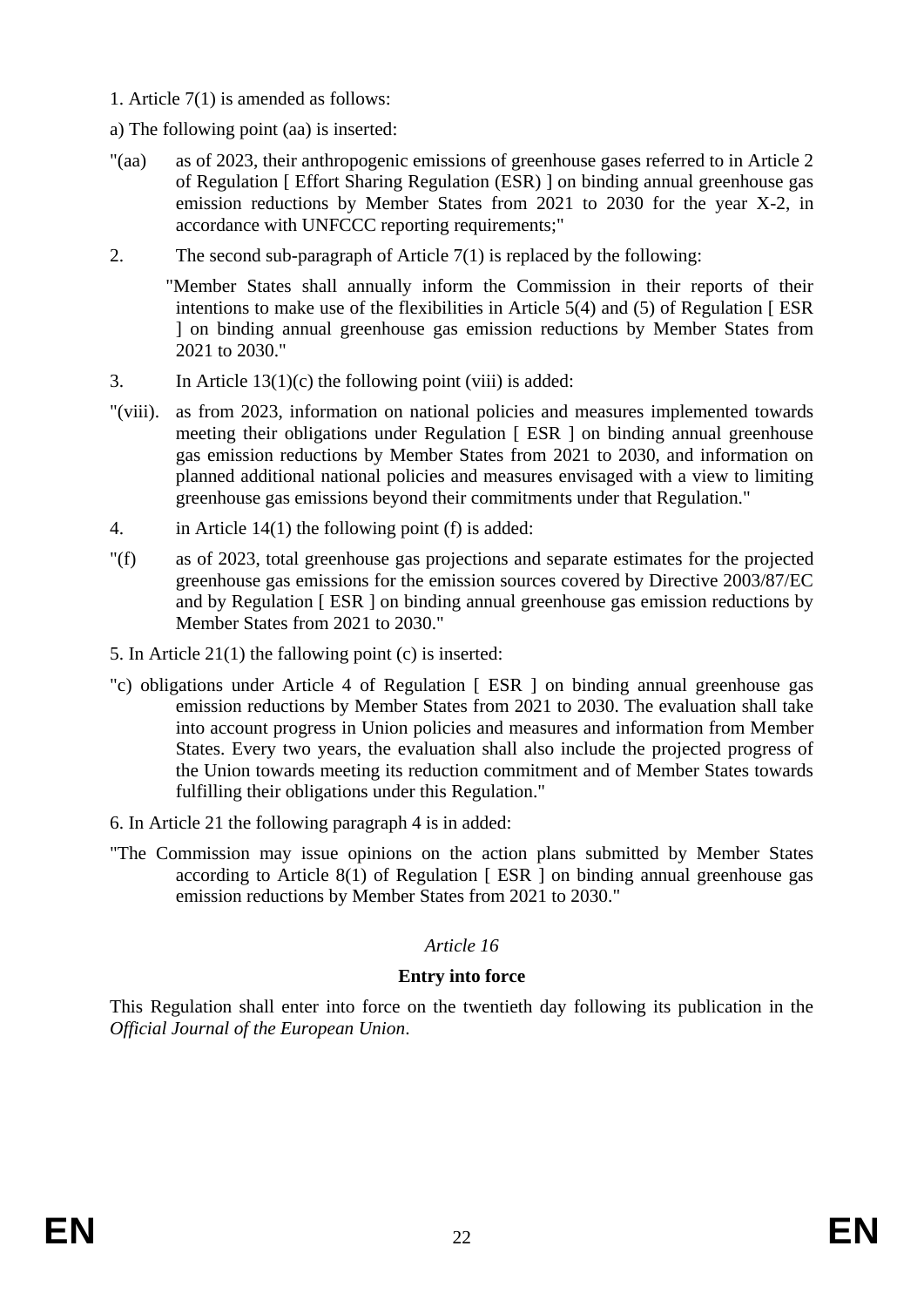This Regulation shall be binding in its entirety and directly applicable in all Member States. Done at Brussels,

*For the European Parliament For the Council The President The President*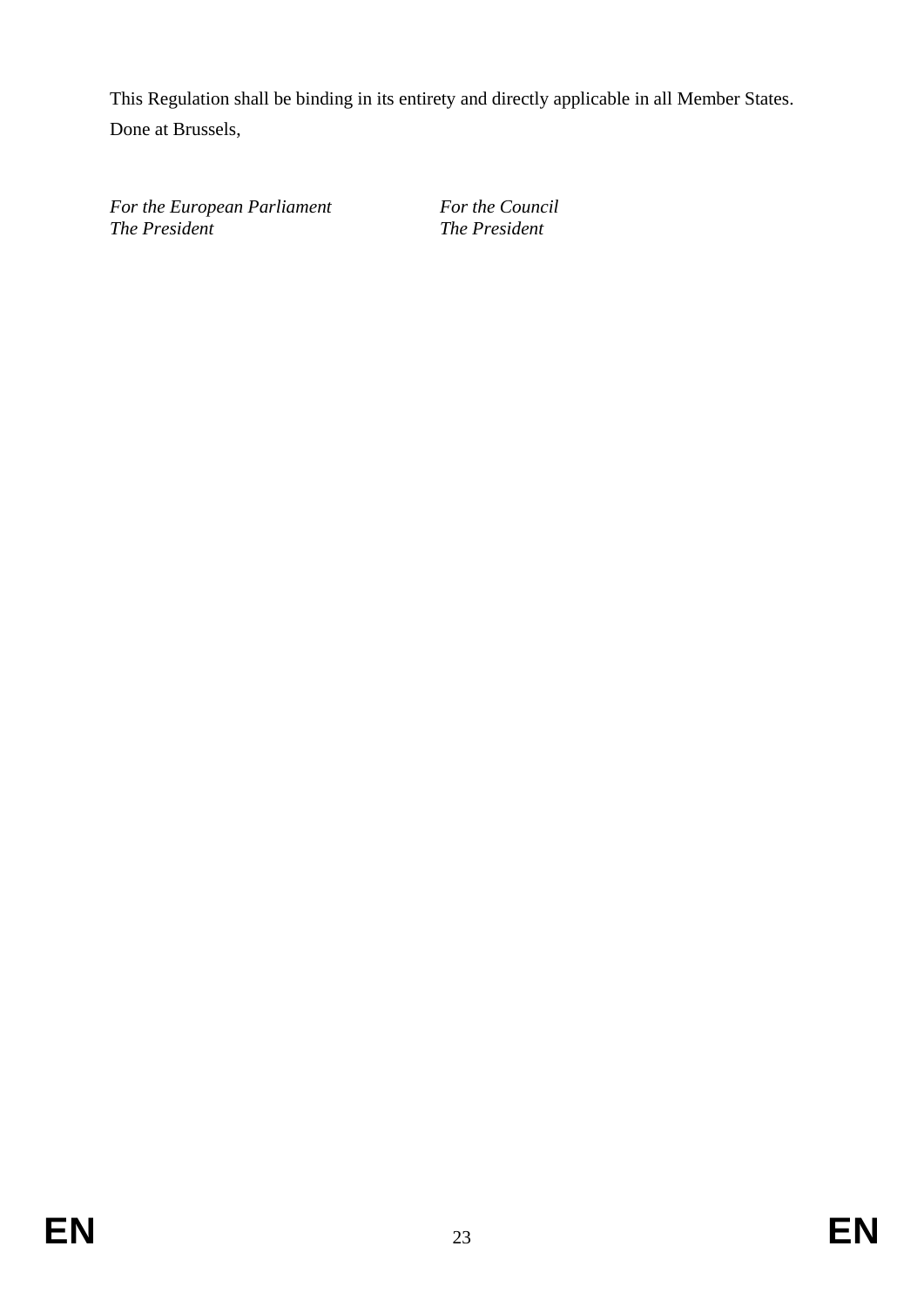# **LEGISLATIVE FINANCIAL STATEMENT**

# **1. FRAMEWORK OF THE PROPOSAL/INITIATIVE**

- 1.1. Title of the proposal/initiative
- 1.2. Policy area(s) concerned in the ABM/ABB structure
- 1.3. Nature of the proposal/initiative
- 1.4. Objective(s)
- 1.5. Grounds for the proposal/initiative
- 1.6. Duration and financial impact
- 1.7. Management mode(s) planned

# **2. MANAGEMENT MEASURES**

- 2.1. Monitoring and reporting rules
- 2.2. Management and control system
- 2.3. Measures to prevent fraud and irregularities

# **3. ESTIMATED FINANCIAL IMPACT OF THE PROPOSAL/INITIATIVE**

- 3.1. Heading(s) of the multiannual financial framework and expenditure budget line(s) affected
- 3.2. Estimated impact on expenditure
- *3.2.1. Summary of estimated impact on expenditure*
- *3.2.2. Estimated impact on operational appropriations*
- *3.2.3. Estimated impact on appropriations of an administrative nature*
- *3.2.4. Compatibility with the current multiannual financial framework*
- *3.2.5. Third-party contributions*
- 3.3. Estimated impact on revenue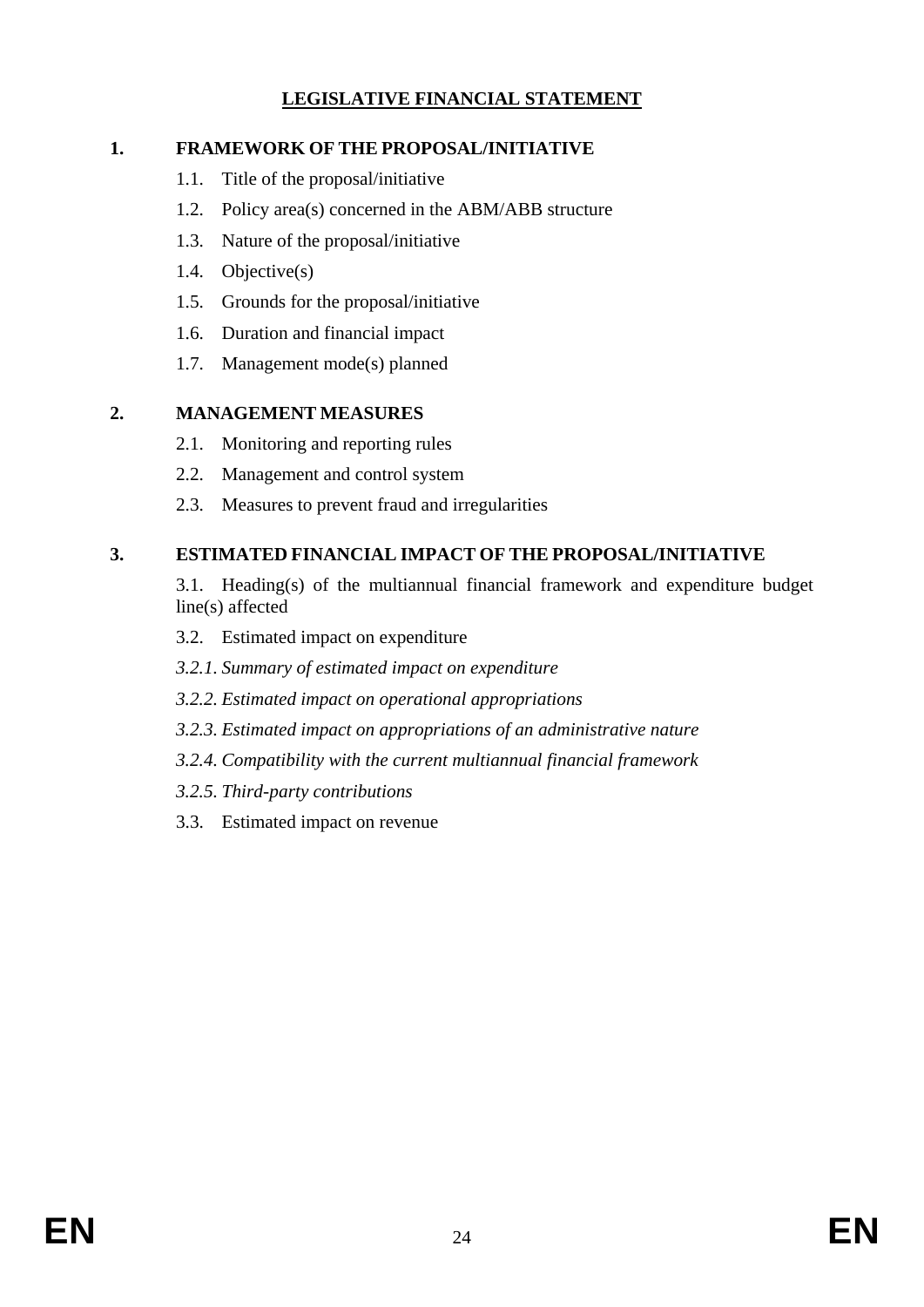# **LEGISLATIVE FINANCIAL STATEMENT**

#### **1. FRAMEWORK OF THE PROPOSAL/INITIATIVE**

#### **1.1. Title of the proposal/initiative**

Regulation of the European Parliament and of the Council on binding annual greenhouse gas emission reductions by Member States from 2021 to 2030 for a resilient Energy Union and to meet commitments under the Paris Agreement.

### **1.2. Policy area(s) concerned in the ABM/ABB structure<sup>23</sup>**

Policy area: Climate Action

ABB activity: Climate action at Union and international level (ABB code 34 02 01)

#### **1.3. Nature of the proposal/initiative**

The proposal/initiative relates to **a new action**

 The proposal/initiative relates to **a new action following a pilot project/preparatory action**<sup>24</sup>

X The proposal/initiative relates to **the extension of an existing action**

The proposal/initiative relates to **an action redirected towards a new action**

#### **1.4. Objective(s)**

*1.4.1. The Commission's multiannual strategic objective(s) targeted by the proposal/initiative* 

The proposal is part of legislation implementing the 2030 Climate and Energy package agreed by the European Council in October 2014, to achieve the EU 2030 greenhouse gas emission reduction target of at least -40% compared to 1990 domestically in a cost effective manner and contribute to limiting global warming.

The proposal is part of the Commission's ten political priorities, and an important element of the Strategic Framework for the Energy Union.

#### *1.4.2. Specific objective(s) and ABM/ABB activity(ies) concerned*

#### Specific objective No 1

To monitor progress and check compliance of Member States' emission reduction obligations under the proposal in order to achieve an EU-wide 30% reduction in GHG emissions in the non-ETS sectors compared to 2005 in way that is fair, costefficient and ensures environmental integrity.

ABM/ABB activity(ies) concerned

Climate action.

 $23$ <sup>23</sup> ABM: activity-based management; ABB: activity-based budgeting.

As referred to in Article  $54(2)(a)$  or (b) of the Financial Regulation.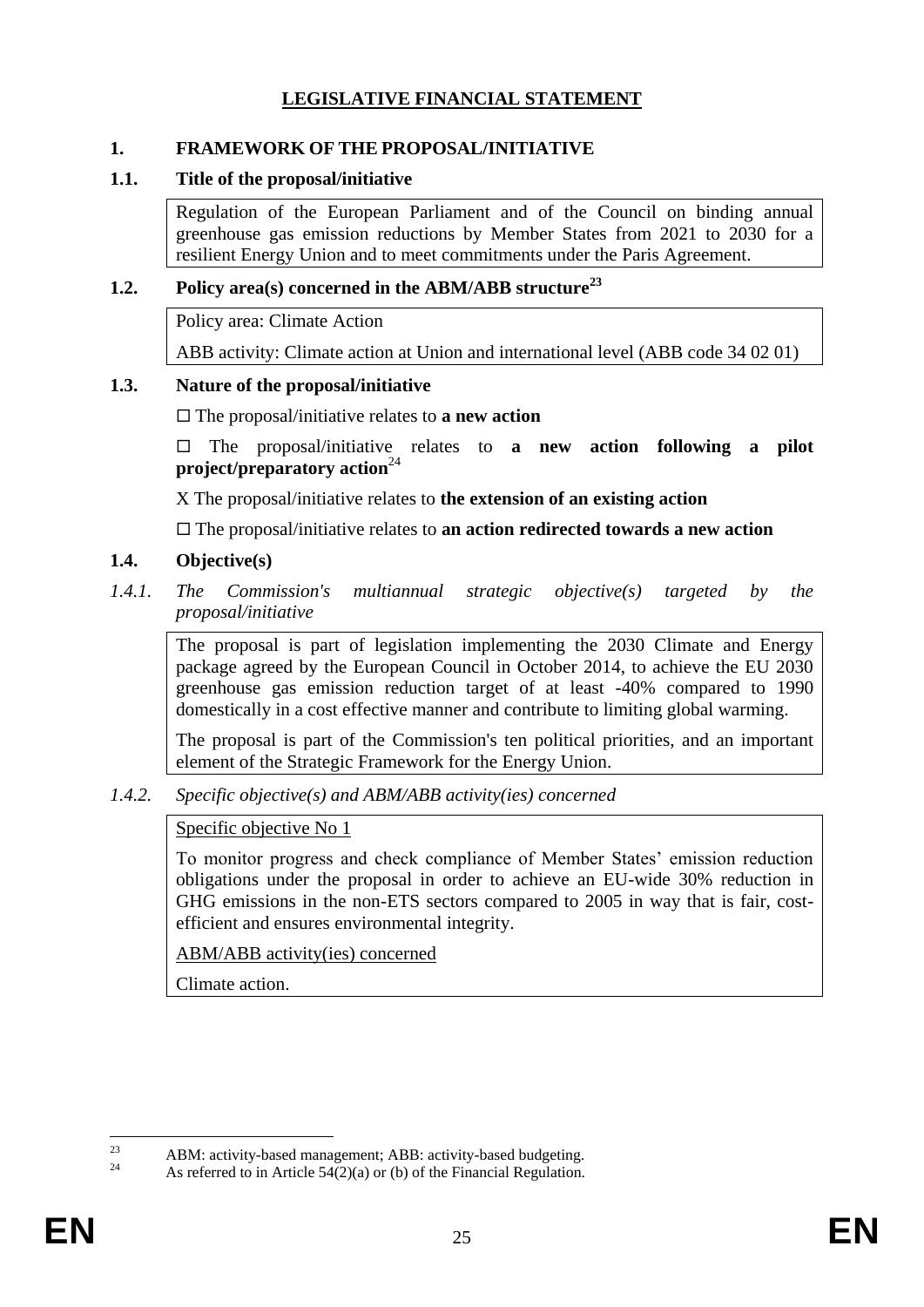# *1.4.3. Expected result(s) and impact*

*Specify the effects which the proposal/initiative should have on the beneficiaries/groups targeted.*

The proposal will deliver an EU-wide 30% reduction in greenhouse gas emissions in non-ETS sectors by 2030 compared to 2005.

The proposal sets national non-ETS targets mainly based on GDP per capita which addresses Member States' primary concern of fairness. The foreseen target adjustments for high income Member States, as well as the improvement of existing and new flexibilities allows for a cost-efficient achievement of the target. In order to ensure overall environmental integrity, the 2021 starting point for the target trajectories needs to be set based on historic emissions and new flexibilities need to be limited to avoid underachievement of the EU's international commitment to at least 40% domestic GHG emissions reductions compared to 1990 by 2030.

Less frequent compliance checks are recommended, i.e. every five years instead of annually, that will reduce the administrative burden for both Member States and the European Commission. There are no direct reporting obligations or other administrative consequences for businesses, SMEs or micro-enterprises.

The proposal is addressed at Member States as institutional actors. The proposed policy is to be implemented at national level and thus mostly affects their national administrations. Depending on the nature and scope of national measures implemented by Member States they will affect various stakeholders in the sectors concerned.

Further impacts will depend on the national policies and measures chosen in each specific country.

### *1.4.4. Indicators of results and impact*

*Specify the indicators for monitoring implementation of the proposal/initiative.*

Indicator nr 1: Level of reduction of non-ETS greenhouse gas emissions in the EU.

Indicator nr 2: Level of emission reductions in the Member States.

# **1.5. Grounds for the proposal/initiative**

### *1.5.1. Requirement(s) to be met in the short or long term*

Member States shall meet their national emission reduction targets in 2030. They are to implement policies and measures and legal and administrative provisions necessary on natioanl level to comply with the proposal. The Commission is to develop the relevant implementing measures for the period after 2020.

### *1.5.2. Added value of EU involvement*

Climate change is a trans-boundary problem. Since the objective of the proposed action cannot be sufficiently achieved by the Member States acting individually, coordination of climate action at European level and, where possible, at global level is necessary and EU action is justified on grounds of subsidiarity. The EU and its Member States participate jointly in the implementation of the Paris Agreement. Joint action allows the EU to address issues of both equity and efficiency, while reaching an ambitious environmental goal. Articles 191 to 193 of the TFEU confirm EU competencies in the area of climate change.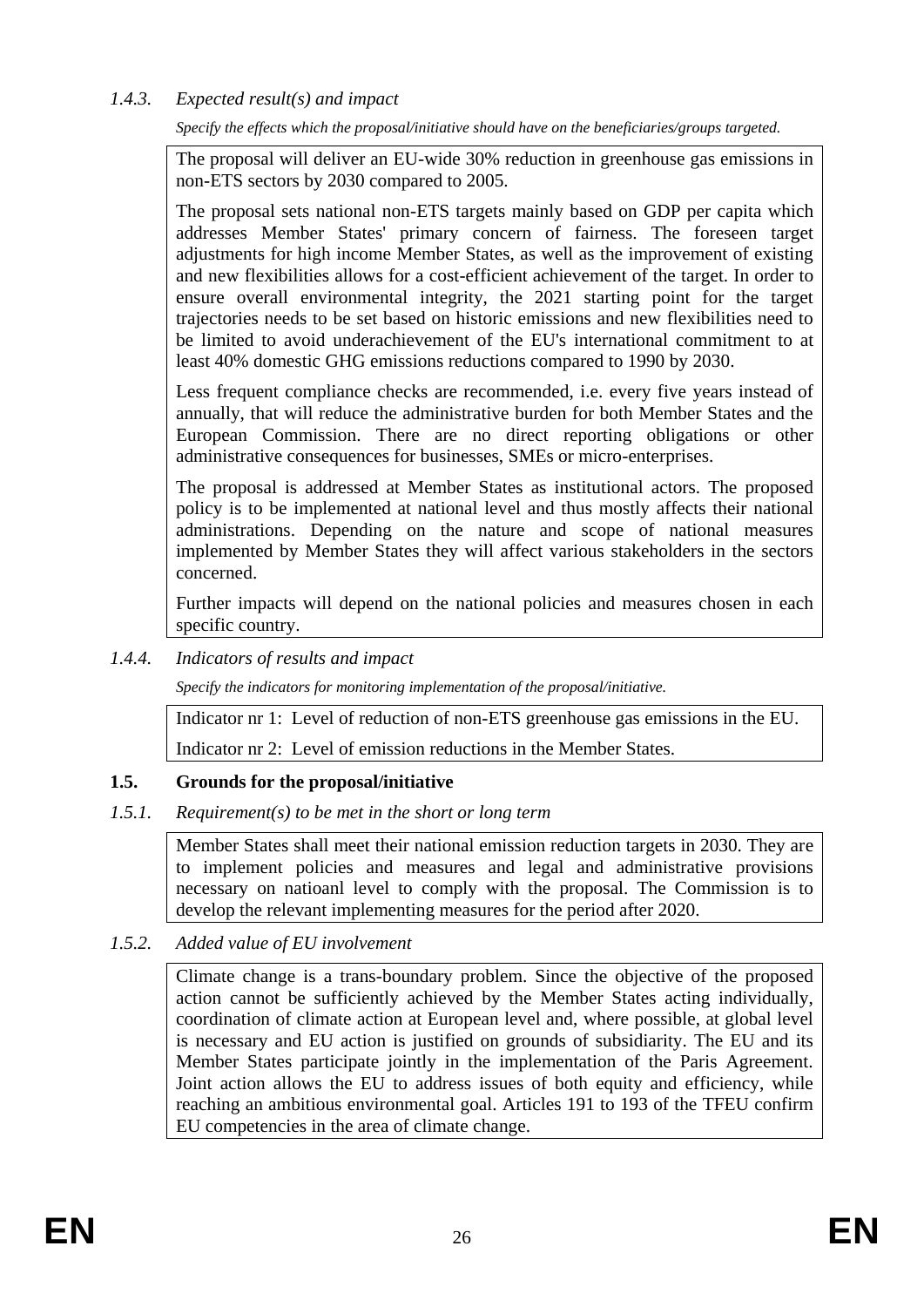# *1.5.3. Lessons learned from similar experiences in the past*

While the current Effort Sharing Decision (ESD) is still in the early stages of implementation, Member States' commitments can be considered to have been effective at least partly in stimulating new national policies and measures promoting effective reductions of greenhouse gas emissions within the ESD scope. This effect has been reinforced by the fact that it was launched together with a number of other EU climate and energy policies as part of the 2020 package, in particular on energy efficiency and renewable energy. For several ESD sectors including buildings, transport, agriculture and waste, a significant part of the emissions reductions to date can be attributed to factors such as technological changes that are influenced by policy interventions resulting from the 2020 package. Overall, the ESD has resulted in Member States becoming more active in considering new measures to reduce emission in sectors and how to best design them. The ESD was found to have resulted in limited additional administrative burden on Member State level, although there may be opportunities for reducing administrative costs at EU level.

# *1.5.4. Compatibility and possible synergy with other appropriate instruments*

The proposal continues the current EU effort sharing mechanism for non-ETS sectors until 2030 and is an integral part of the 2030 Climate and Energy Framework as well as the Commission framework strategy for a resilient Energy Union with a forward looking climate change policy. In particular, it contributes to delivering the Energy Union's fourth dimension to decarbonise the economy.

It is consistent with other parts of the Energy Union Package, such as the energy efficiency package, which has a strong focus on energy efficiency in buildings, the renewable energy package, as well as the initiative on decarbonisation of the transport sector.

Member States are responsible for implementing policies and measures to meet their obligations, some of which also are expected to help achieving the EU's commitments for renewable energy and energy efficiency.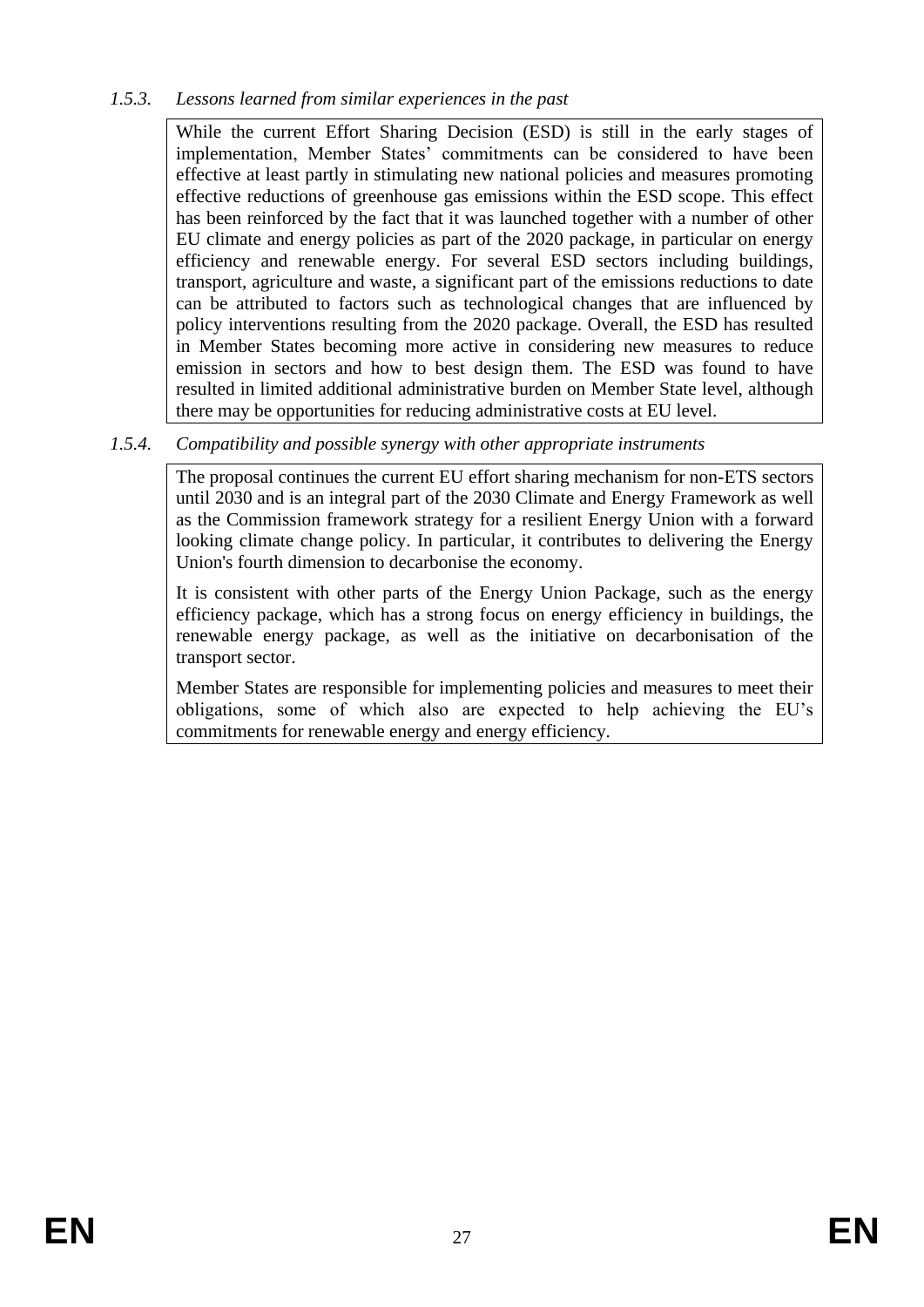# **1.6. Duration and financial impact**

X Proposal/initiative of **limited duration:** 

- $\Box$  Proposal/initiative in effect from 2021 to 2030
- $\Box$  Financial impact from 2019 to 2031

# Proposal/initiative of **unlimited duration**

Implementation with a start-up period from YYYY to YYYY,

followed by full-scale operation.

# **1.7. Management mode(s) planned<sup>25</sup>**

# **X Direct management** by the Commission

- $\Box$  by its departments, including by its staff in the Union delegations;
- $\Box$  by the executive agencies
- **Shared management** with the Member States

**Indirect management** by entrusting budget implementation tasks to:

- $\Box$  third countries or the bodies they have designated;
- $\Box$  international organisations and their agencies (to be specified);
- $\Box$  the EIB and the European Investment Fund;
- $\square$  bodies referred to in Articles 208 and 209 of the Financial Regulation;
- $\Box$  public law bodies;
- $\Box$  bodies governed by private law with a public service mission to the extent that they provide adequate financial guarantees;
- $\Box$  bodies governed by the private law of a Member State that are entrusted with the implementation of a public-private partnership and that provide adequate financial guarantees;
- $\Box$  persons entrusted with the implementation of specific actions in the CFSP pursuant to Title V of the TEU, and identified in the relevant basic act.
- *If more than one management mode is indicated, please provide details in the 'Comments' section.*

### **Comments**

The proposal continues the current Decision No 406/2009/EC (Effort Sharing Decision) with the same monitoring and reporting obligations for Member States and management tasks for the Commission. The Commission will continue to be supported by the European Environment Agency in monitoring Member States' progress in meeting their obligations under the proposal.

 $25$ <sup>25</sup> Details of management modes and references to the Financial Regulation may be found on the BudgWeb site: [http://www.cc.cec/budg/man/budgmanag/budgmanag\\_en.html](http://www.cc.cec/budg/man/budgmanag/budgmanag_en.html)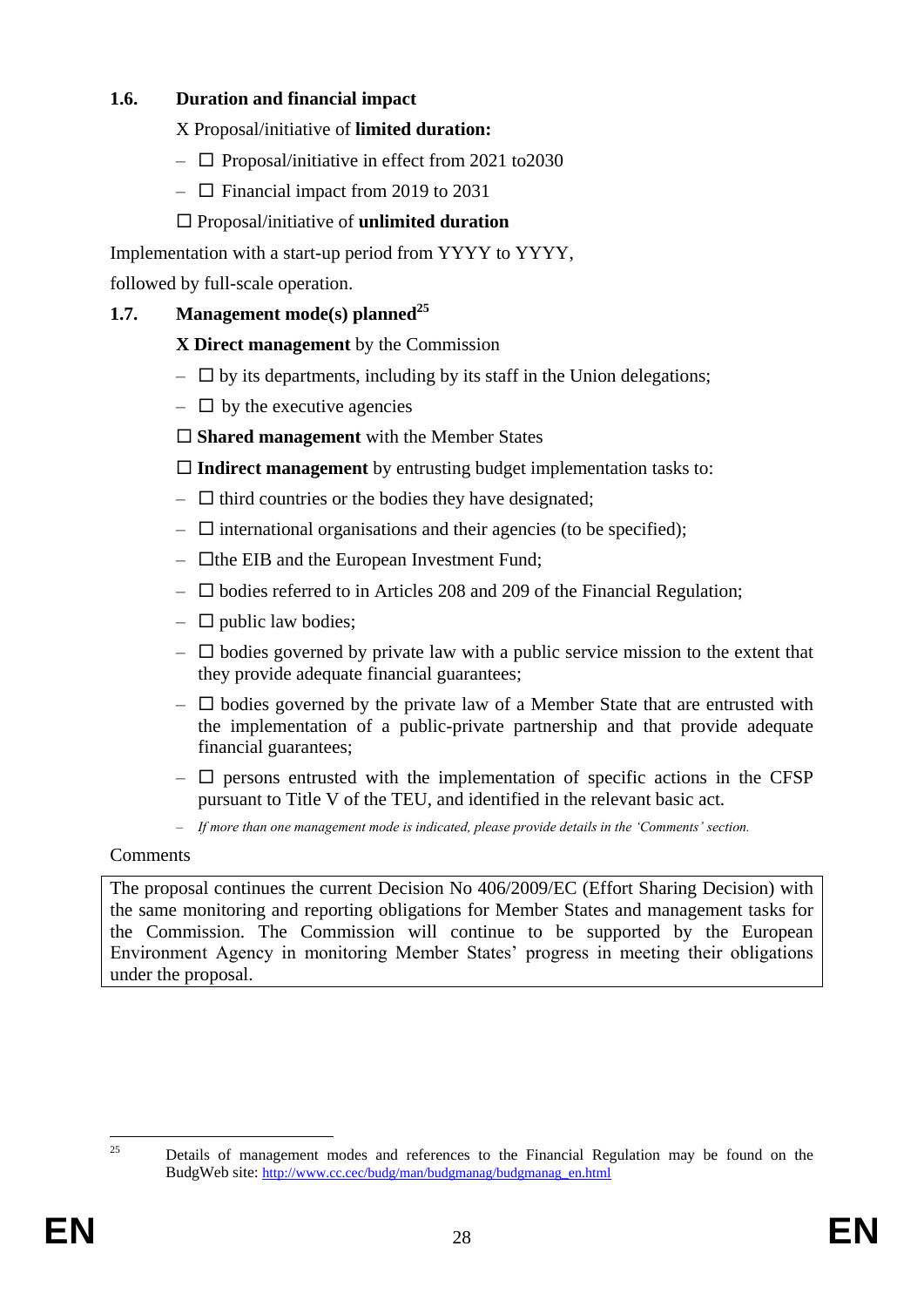### **2. MANAGEMENT MEASURES**

### **2.1. Monitoring and reporting rules**

*Specify frequency and conditions.*

Monitoring of progress and compliance assessment will rely on an existing comprehensive framework of monitoring, reporting and verification laid down partially in the ESD and partially in the Monitoring Mechanism Regulation (Regulation (EU) 525/2013) and its implementing provisions. The robust reporting and compliance cycle as defined under the ESD will be maintained under the proposal. Member States' maintain an obligation to comply with annual emission limits and a linear trajectory in the period 2021-2030 though the actual compliance check will be organised every 5 years instead of annually.

To ensure that the compliance assessment relies on accurate data, the greenhouse gas (GHG) emissions inventories submitted by Member States will continue to be reviewed by the Commission. The European Environment Agency will continue to co-ordinate the control of the transparency, accuracy, consistency, comparability and completeness of the information submitted.

Existing requirements will continue for Member States to report every second year on the policies and measures implemented in order to achieve their obligations targets under this proposal as well as on their emission projections.

### **2.2. Management and control system**

*2.2.1. Risk(s) identified* 

Member States not reporting or not reporting on time their annual greenhouse gas emissions.

*2.2.2. Information concerning the internal control system set up*

Thanks to the already existing and well-established annual reporting system for Member States' greenhouse gas emissions laid down in the Monitoring Mechanism Regulation there are procedures in place for ensuring that emission reports arrive on time and that any Member State not fulfilling its reporting obligations can be assisted.

*2.2.3. Estimate of the costs and benefits of the controls and assessment of the expected level of risk of error* 

The risk of error is not applicable.

#### **2.3. Measures to prevent fraud and irregularities**

*Specify existing or envisaged prevention and protection measures.*

The monitoring of Member States' progress toward their commitments under this proposal relies on a well-established existing system for quality control and verification of their annual reports of greenhouse gas emissions. This ensures that any gaps or irregularities with respect to the reported emissions data are addressed and corrected in time for the compliance check.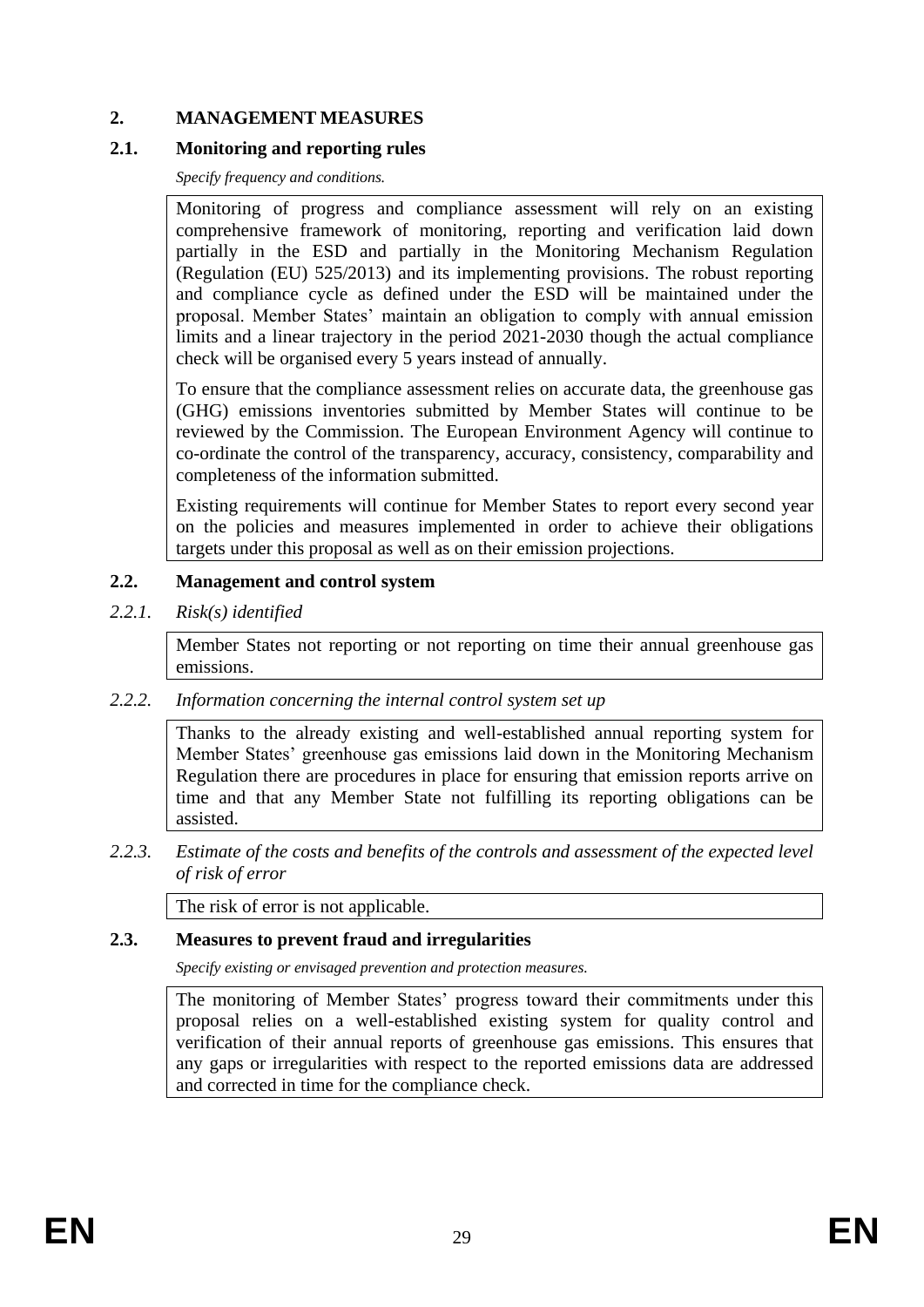### **3. ESTIMATED FINANCIAL IMPACT OF THE PROPOSAL/INITIATIVE**

### **3.1. Heading(s) of the multiannual financial framework and expenditure budget line(s) affected**

• Existing budget lines

In order of multiannual financial framework headings and budget lines.

|                                                     | Budget line     | Type of<br>expenditure   |                                        |                                              | Contribution            |                                                                                  |
|-----------------------------------------------------|-----------------|--------------------------|----------------------------------------|----------------------------------------------|-------------------------|----------------------------------------------------------------------------------|
| Heading of<br>multiannual<br>financial<br>framework |                 | Diff./Non-<br>diff. $26$ | from<br><b>EFTA</b><br>countries<br>27 | from<br>candidate<br>countries <sup>28</sup> | from third<br>countries | within the<br>meaning of<br>Article $21(2)(b)$ of<br>the Financial<br>Regulation |
| 2                                                   | $34.02.01^{29}$ | Diff.                    | N <sub>O</sub>                         | N <sub>O</sub>                               | N <sub>O</sub>          | N <sub>O</sub>                                                                   |
| 2                                                   | $07.02.06^{30}$ | Diff.                    | <b>YES</b>                             | <b>YES</b>                                   | <b>YES</b>              | N <sub>O</sub>                                                                   |
| 5                                                   | 34.01 %         | Non diff.                | N <sub>O</sub>                         | N <sub>O</sub>                               | N <sub>O</sub>          | N <sub>O</sub>                                                                   |

### New budget lines requested: **Not applicable**

*In order of multiannual financial framework headings and budget lines.*

| Heading of                            | Budget line                    | Type of<br>expenditure |                                  |                                | Contribution            |                                                                                  |
|---------------------------------------|--------------------------------|------------------------|----------------------------------|--------------------------------|-------------------------|----------------------------------------------------------------------------------|
| multiannual<br>financial<br>framework | Number<br>[Heading<br>$\cdots$ | Diff./Non-<br>diff.    | from<br><b>EFTA</b><br>countries | from<br>candidate<br>countries | from third<br>countries | within the<br>meaning of<br>Article $21(2)(b)$ of<br>the Financial<br>Regulation |
|                                       | [XX.YY.YY.YY]                  |                        | YES/N<br>O                       | YES/NO                         | YES/N<br>O              | YES/NO                                                                           |

 $26\,$ <sup>26</sup> Diff. = Differentiated appropriations / Non-diff. = Non-differentiated appropriations.<br>
EETA: European Free Trede Association

<sup>&</sup>lt;sup>27</sup> EFTA: European Free Trade Association.<br> **Example 28** Condidate countries and whome annual condicable

<sup>&</sup>lt;sup>28</sup><br>Candidate countries and, where applicable, potential candidate countries from the Western Balkans.<br> $R_{\text{e}}$ 

<sup>&</sup>lt;sup>29</sup><br>Reduction of GHG emissions (mitigation).<br> $^{29}$ <br>Subsidiate the European Emisson and Apple

Subsidy to the European Environment Agency.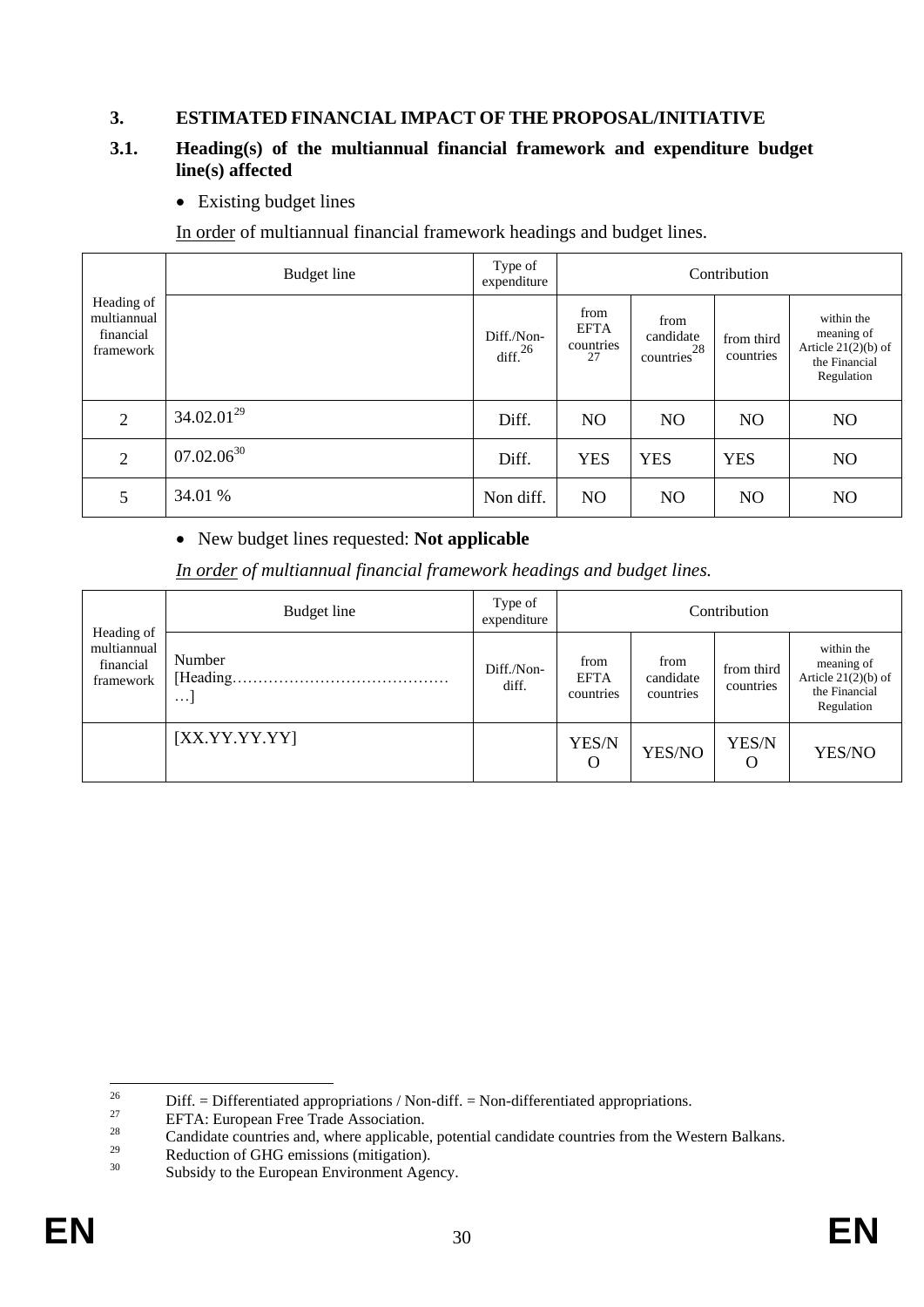### **3.2. Estimated impact on expenditure**

]

# *3.2.1. Summary of estimated impact on expenditure*

EUR million (to three decimal places)

| <b>Heading of multiannual financial</b><br>framework | Number | <sup>1</sup> Sustanaible Growth: Natural Resources |
|------------------------------------------------------|--------|----------------------------------------------------|
|------------------------------------------------------|--------|----------------------------------------------------|

| DG: CLIMA                                                                                                     |             |                 | Year<br>2017 | Year<br>2018 | Year<br>2019 | Year<br>2020 |  | <b>TOTAL</b> |
|---------------------------------------------------------------------------------------------------------------|-------------|-----------------|--------------|--------------|--------------|--------------|--|--------------|
| • Operational appropriations                                                                                  |             |                 |              |              |              |              |  |              |
|                                                                                                               | Commitments | (1)             |              |              | 0.900        |              |  | 0.900        |
| 34 02 01                                                                                                      | Payments    | (2)             |              |              | 0.540        | 0.360        |  | 0.900        |
| 07 02 06                                                                                                      | Commitments | (1a)            |              |              | 0.200        | 0.200        |  | 0.400        |
|                                                                                                               | Payments    | (2a)            |              |              | 0.200        | 0.200        |  | 0.400        |
| Appropriations of an administrative nature financed from the<br>envelope of specific programmes <sup>31</sup> |             |                 |              |              |              |              |  |              |
| Number of budget line                                                                                         |             | (3)             |              |              |              |              |  |              |
| <b>TOTAL</b> appropriations                                                                                   | Commitments | $=1+1a$<br>$+3$ |              |              | 1.100        | 0.200        |  | 1.300        |
| for DG CLIMA                                                                                                  | Payments    | $=2+2a$<br>$+3$ |              |              | 0.740        | 0.560        |  | 1.300        |

<sup>31</sup> Technical and/or administrative assistance and expenditure in support of the implementation of EU programmes and/or actions (former 'BA' lines), indirect research, direct research.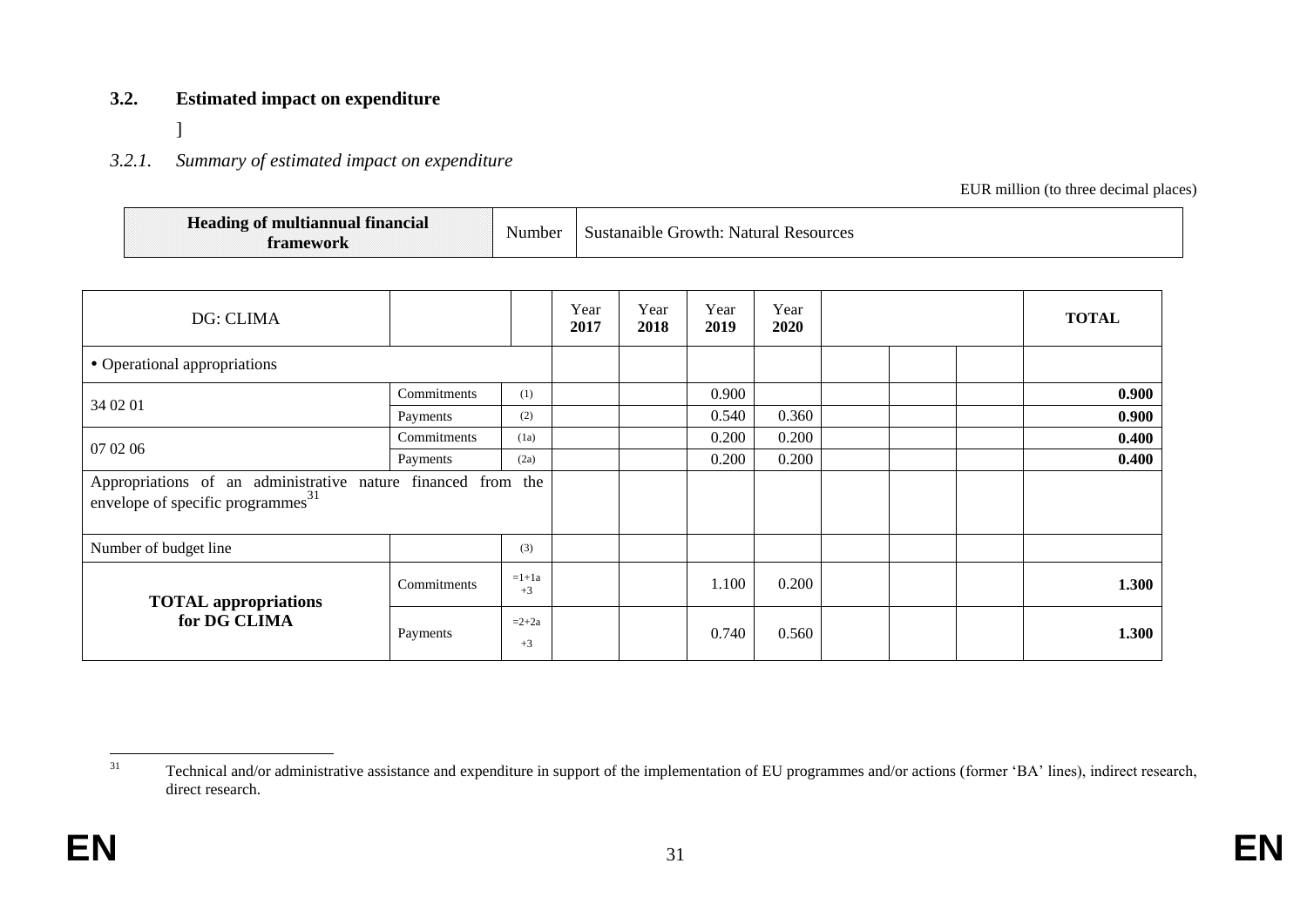|                                                                                                        | Commitments | (4)       |  | 1.100 | 0.200 |  | 1.300 |
|--------------------------------------------------------------------------------------------------------|-------------|-----------|--|-------|-------|--|-------|
| • TOTAL operational appropriations                                                                     | Payments    | (5)       |  | 0.740 | 0.560 |  | 1.300 |
| TOTAL appropriations of an administrative nature<br>financed from the envelope for specific programmes |             | (6)       |  |       |       |  |       |
| <b>TOTAL</b> appropriations                                                                            | Commitments | $=4+6$    |  | .100  | 0.200 |  | 1.300 |
| under HEADING 2<br>of the multiannual financial framework                                              | Payments    | $= 5 + 6$ |  | 0.740 | 0.560 |  | 1.300 |

### **If more than one heading is affected by the proposal / initiative:**

|                                                                                                          | Commitments | (4)       |  |       |       |  |       |
|----------------------------------------------------------------------------------------------------------|-------------|-----------|--|-------|-------|--|-------|
| • TOTAL operational appropriations                                                                       | Payments    | (5)       |  |       |       |  |       |
| • TOTAL appropriations of an administrative nature<br>financed from the envelope for specific programmes |             | (6)       |  |       |       |  |       |
| <b>TOTAL appropriations</b>                                                                              | Commitments | $=4+6$    |  | .100  | 0.200 |  | 1.300 |
| under HEADINGS 1 to 4<br>of the multiannual financial framework<br>(Reference amount)                    | Payments    | $= 5 + 6$ |  | 0.740 | 0.560 |  | 1.300 |

The proposed measures will be carried out under the financial envelope for LIFE, and to a minor extent by the European Environment Agency, as agreed under the MFF 2014-2020.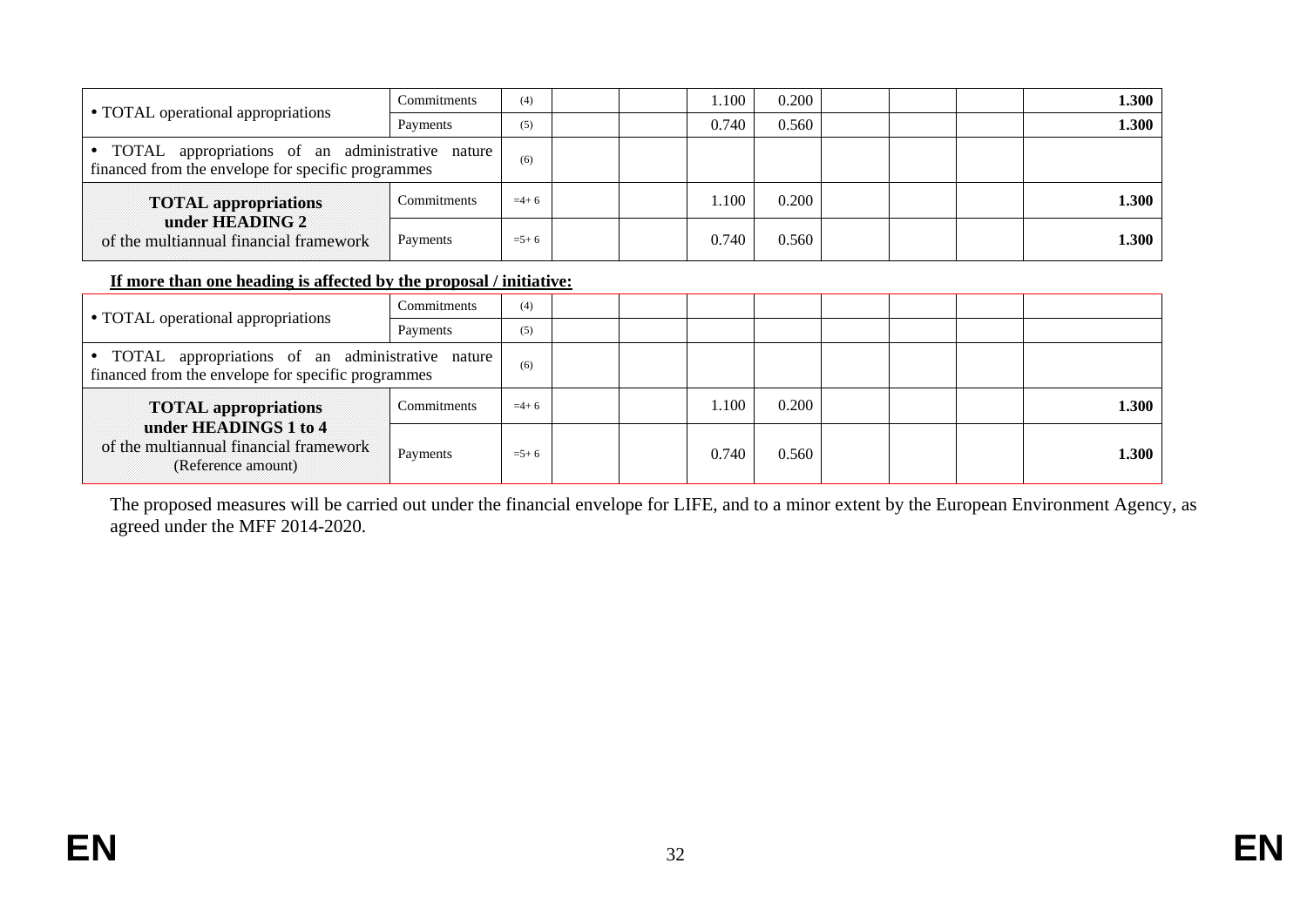| A Heading of multiannual financial<br>framework |  | e expenditure :<br>Administrative |
|-------------------------------------------------|--|-----------------------------------|
|-------------------------------------------------|--|-----------------------------------|

EUR million (to three decimal places)

|                                    |                | Year<br>2017 | Year<br>2018 | Year<br>2019 | Year<br>2020 | <b>TOTAL</b> |
|------------------------------------|----------------|--------------|--------------|--------------|--------------|--------------|
| DG: CLIMA                          |                |              |              |              |              |              |
| • Human resources                  |                | 0.402        | 0.402        | 0.606        | 0.606        | 2.016        |
| • Other administrative expenditure |                |              |              | 0.015        | 0.015        | 0.030        |
| <b>TOTAL DG CLIMA</b>              | Appropriations | 0.402        | 0.402        | 0.621        | 0.621        | 2.046        |

| <b>TOTAL appropriations</b><br>under HEADING 5<br>of the multiannual financial framework | Total<br>commitments<br>$=$<br>Total payments) | 0.402 | 0.402 | 0.621 | 0.621 |  |  |  | 2.046 |
|------------------------------------------------------------------------------------------|------------------------------------------------|-------|-------|-------|-------|--|--|--|-------|
|------------------------------------------------------------------------------------------|------------------------------------------------|-------|-------|-------|-------|--|--|--|-------|

EUR million (to three decimal places)

|                                                                 |             | Year<br>2017 | Year<br>2018 | Year<br>2019 | Year<br>2020 |  | <b>TOTAL</b> |
|-----------------------------------------------------------------|-------------|--------------|--------------|--------------|--------------|--|--------------|
| <b>TOTAL appropriations</b>                                     | Commitments | 0.402        | 0,402        | 1,721        | 0,821        |  | 3,346        |
| under HEADINGS 1 to 5<br>of the multiannual financial framework | Payments    | 0.402        | 0,402        | 1,361        | 1.181        |  | 3,346        |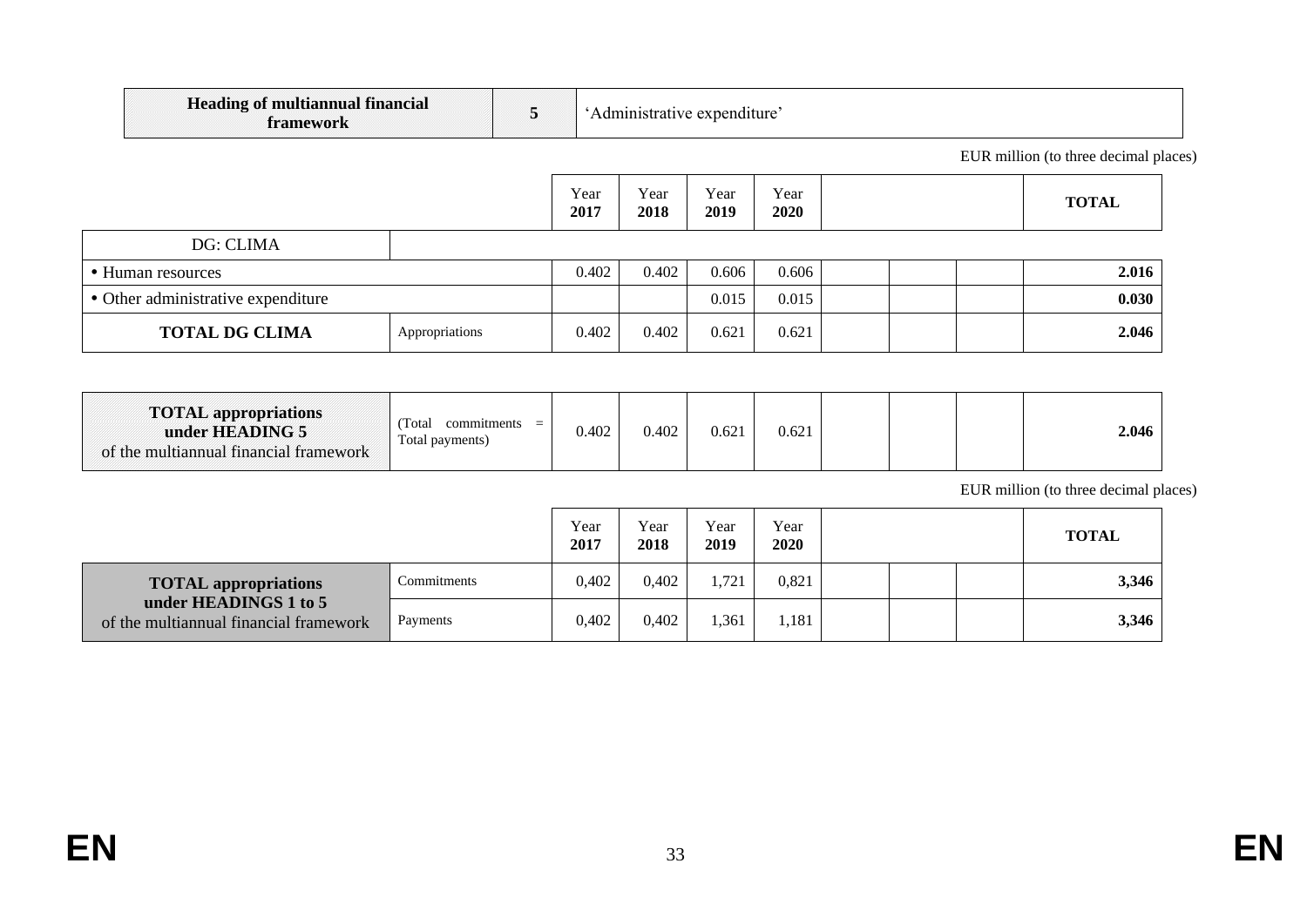## *3.2.2. Estimated impact on operational appropriations*

 $\square$  The proposal/initiative does not require the use of operational appropriations

X The proposal/initiative requires the use of operational appropriations, as explained below:

Commitment appropriations in EUR million (to three decimal places)

| <b>Indicate</b>                      |                      |                     |          | Year<br>2017 |                           | Year<br>2018 |                                    | Year<br>2019 | Year<br>2020              |       |                           |      |             |      |              |      |                | <b>TOTAL</b>  |
|--------------------------------------|----------------------|---------------------|----------|--------------|---------------------------|--------------|------------------------------------|--------------|---------------------------|-------|---------------------------|------|-------------|------|--------------|------|----------------|---------------|
| objectives and<br>outputs            |                      |                     |          |              |                           |              |                                    |              | <b>OUTPUTS</b>            |       |                           |      |             |      |              |      |                |               |
| $\mathbb Q$                          | $T_{32}$             | Avera<br>ge<br>cost | $\Sigma$ | Cost         | $\mathsf{S}^{\mathsf{o}}$ | Cost         | $\rm \stackrel{\circ}{\mathbf{Z}}$ | Cost         | $\mathsf{S}^{\mathsf{o}}$ | Cost  | $\mathsf{S}^{\mathsf{o}}$ | Cost | $\rm N_{O}$ | Cost | $\rm \Sigma$ | Cost | Total<br>No    | Total<br>cost |
| SPECIFIC OBJECTIVE No 1              |                      |                     |          |              |                           |              |                                    |              |                           |       |                           |      |             |      |              |      |                |               |
| - Output                             | Service<br>cointract | 0.900               |          |              |                           |              |                                    | 0.900        |                           |       |                           |      |             |      |              |      | $\mathbf{1}$   | 0,900         |
| - Output                             | IT deve-<br>lonment  | 0.200               |          |              |                           |              |                                    | 0.200        | $\mathbf{1}$              | 0.200 |                           |      |             |      |              |      | $\overline{2}$ | 0,400         |
| - Output                             |                      |                     |          |              |                           |              |                                    |              |                           |       |                           |      |             |      |              |      |                |               |
| Subtotal for specific objective No 1 |                      |                     |          |              |                           |              | $\mathfrak{2}$                     | 1.100        | -1                        | 0.200 |                           |      |             |      |              |      | 5              | 3.100         |
| SPECIFIC OBJECTIVE No 2              |                      |                     |          |              |                           |              |                                    |              |                           |       |                           |      |             |      |              |      |                |               |
| - Output                             |                      |                     |          |              |                           |              |                                    |              |                           |       |                           |      |             |      |              |      |                |               |
| Subtotal for specific objective No 2 |                      |                     |          |              |                           |              |                                    |              |                           |       |                           |      |             |      |              |      |                |               |
|                                      | <b>TOTAL COST</b>    |                     |          |              |                           |              | 2                                  | 1.100        | $\mathbf{1}$              | 0.200 |                           |      |             |      |              |      | 3              | 1,300         |

<sup>32</sup> Outputs are products and services to be supplied (e.g.: number of student exchanges financed, number of km of roads built, etc.).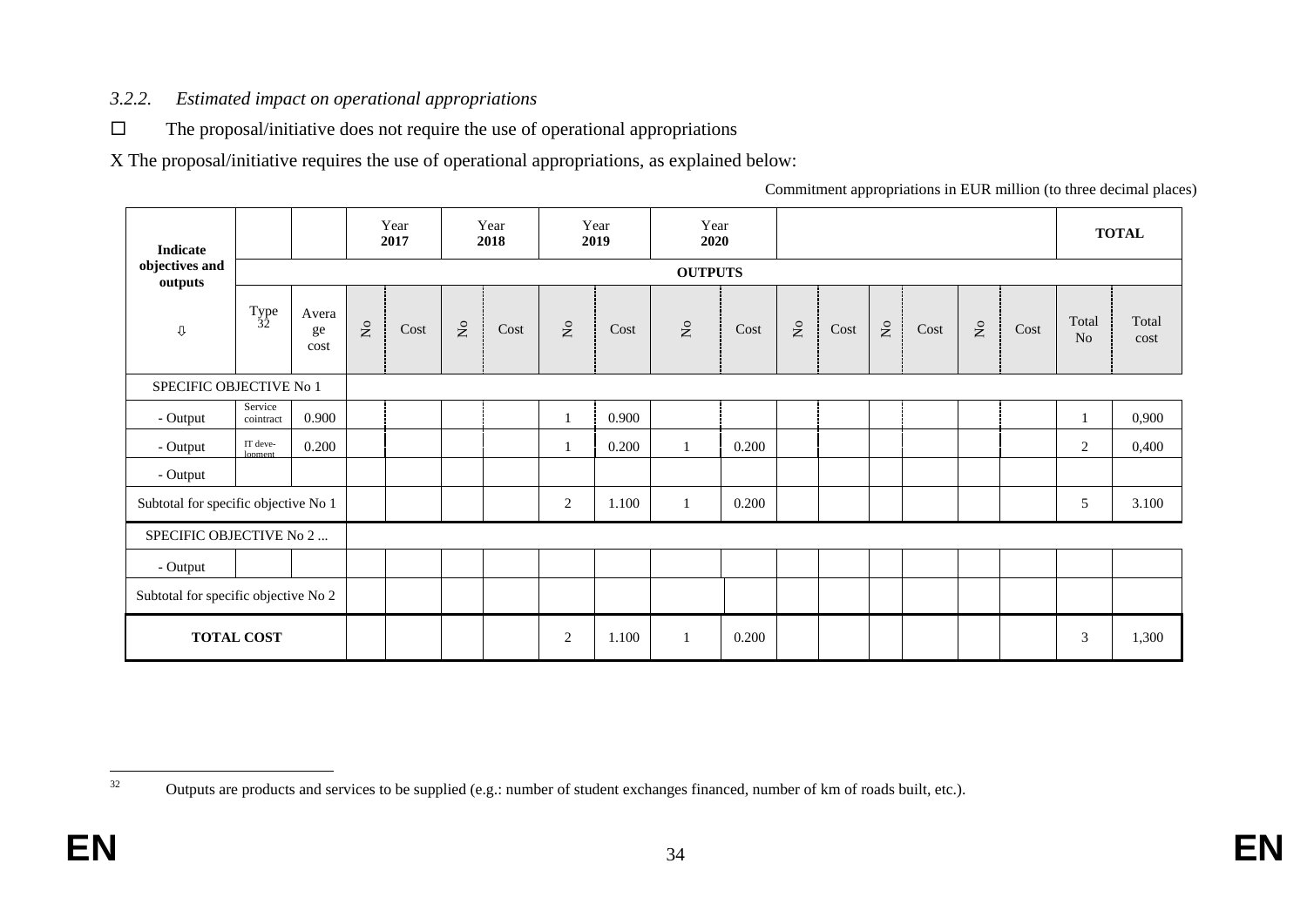### *3.2.3. Estimated impact on appropriations of an administrative nature*

#### 3.2.3.1. Summary

 $\Box$  The proposal/initiative does not require the use of appropriations of an administrative nature

X The proposal/initiative requires the use of appropriations of an administrative nature, as explained below:

EUR million (to three decimal places)

| $T0$ $T0$ $T1$ $T2$<br>TOTAL |
|------------------------------|
|------------------------------|

| <b>HEADING 5</b><br>of the multiannual<br>financial framework          |       |       |       |       |  |       |
|------------------------------------------------------------------------|-------|-------|-------|-------|--|-------|
| Human resources                                                        | 0,402 | 0,402 | 0.606 | 0.606 |  | 2,016 |
| Other administrative<br>expenditure                                    |       |       | 0.015 | 0.015 |  | 0,030 |
| <b>Subtotal HEADING 5</b><br>of the multiannual<br>financial framework | 0,402 | 0,402 | 0.621 | 0.621 |  | 2,046 |

| Outside HEADING $5^{33}$<br>of the multiannual<br>financial framework             |  |  |  |  |
|-----------------------------------------------------------------------------------|--|--|--|--|
| Human resources                                                                   |  |  |  |  |
| Other expenditure<br>of an administrative<br>nature                               |  |  |  |  |
| <b>Subtotal</b><br>outside HEADING 5<br>of the multiannual<br>financial framework |  |  |  |  |

| 0.621<br><b>TOTAL</b><br>0,402<br>0,402 | 0.621<br>2.046 |
|-----------------------------------------|----------------|
|-----------------------------------------|----------------|

The appropriations required for human resources and other expenditure of an administrative nature will be met by appropriations from the DG that are already assigned to management of the action and/or have been redeployed within the DG, together if necessary with any additional allocation which may be granted to the managing DG under the annual allocation procedure and in the light of budgetary constraints.

 $33$ <sup>33</sup> Technical and/or administrative assistance and expenditure in support of the implementation of EU programmes and/or actions (former 'BA' lines), indirect research, direct research.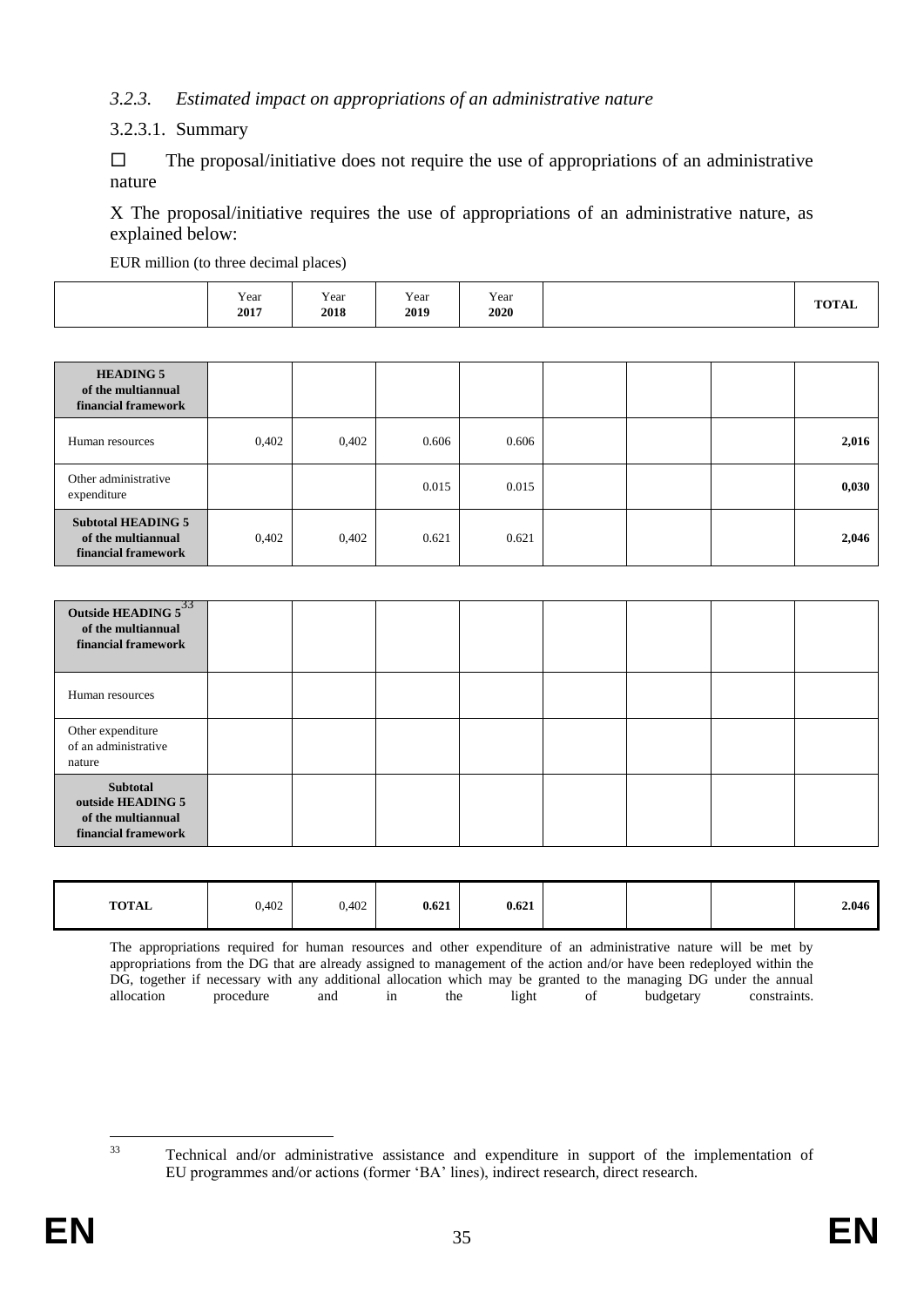### 3.2.3.2. Estimated requirements of human resources

 $\Box$  The proposal/initiative does not require the use of human resources.

X The proposal/initiative requires the use of human resources, as explained below:

| Year<br>2017 | Year<br>2018                                               | <b>Year 2019</b> | Ye<br>ar<br>202<br>$\bf{0}$ |  |  |  |
|--------------|------------------------------------------------------------|------------------|-----------------------------|--|--|--|
|              |                                                            |                  |                             |  |  |  |
| 3            | 3                                                          | $\overline{4}$   | 4                           |  |  |  |
|              |                                                            |                  |                             |  |  |  |
|              |                                                            |                  |                             |  |  |  |
|              |                                                            |                  |                             |  |  |  |
|              |                                                            |                  |                             |  |  |  |
|              |                                                            | 1                | 1                           |  |  |  |
|              |                                                            |                  |                             |  |  |  |
|              |                                                            |                  |                             |  |  |  |
|              |                                                            |                  |                             |  |  |  |
|              |                                                            |                  |                             |  |  |  |
|              |                                                            |                  |                             |  |  |  |
|              |                                                            |                  |                             |  |  |  |
| 3            | 3                                                          | 5                | 5                           |  |  |  |
|              | · Establishment plan posts (officials and temporary staff) |                  |                             |  |  |  |

*Estimate to be expressed in full time equivalent units*

**34** is the policy area or budget title concerned.

The human resources required will be met by staff from the DG who are already assigned to management of the action and/or have been redeployed within the DG, together if necessary with any additional allocation which may be granted to the managing DG under the annual allocation procedure and in the light of budgetary constraints.

Description of tasks to be carried out:

| Officials and temporary staff | As the proposal is continuing the current Effort Sharing Decision, the current AD team<br>in CLIMA will continue managing. An additional AD official required as from 2019 to<br>provide customer support to Member State representatives and to develop and manage<br>the ESD part of the existing Union Registry, a complex and critical system. |
|-------------------------------|----------------------------------------------------------------------------------------------------------------------------------------------------------------------------------------------------------------------------------------------------------------------------------------------------------------------------------------------------|
| External staff                | A contractual agent (AC) will be needed to support the transition and overlap phase<br>between the existing and the new Effort Sharing Decision in the years 2019-2020 and<br>assist in the start-up phase of the new initiative.                                                                                                                  |

 $34$  $AC=$  Contract Staff;  $AL = Local$  Staff;  $END=$  Seconded National Expert; INT = agency staff; JED= Junior Experts in Delegations.

<sup>&</sup>lt;sup>35</sup> Sub-ceiling for external staff covered by operational appropriations (former 'BA' lines).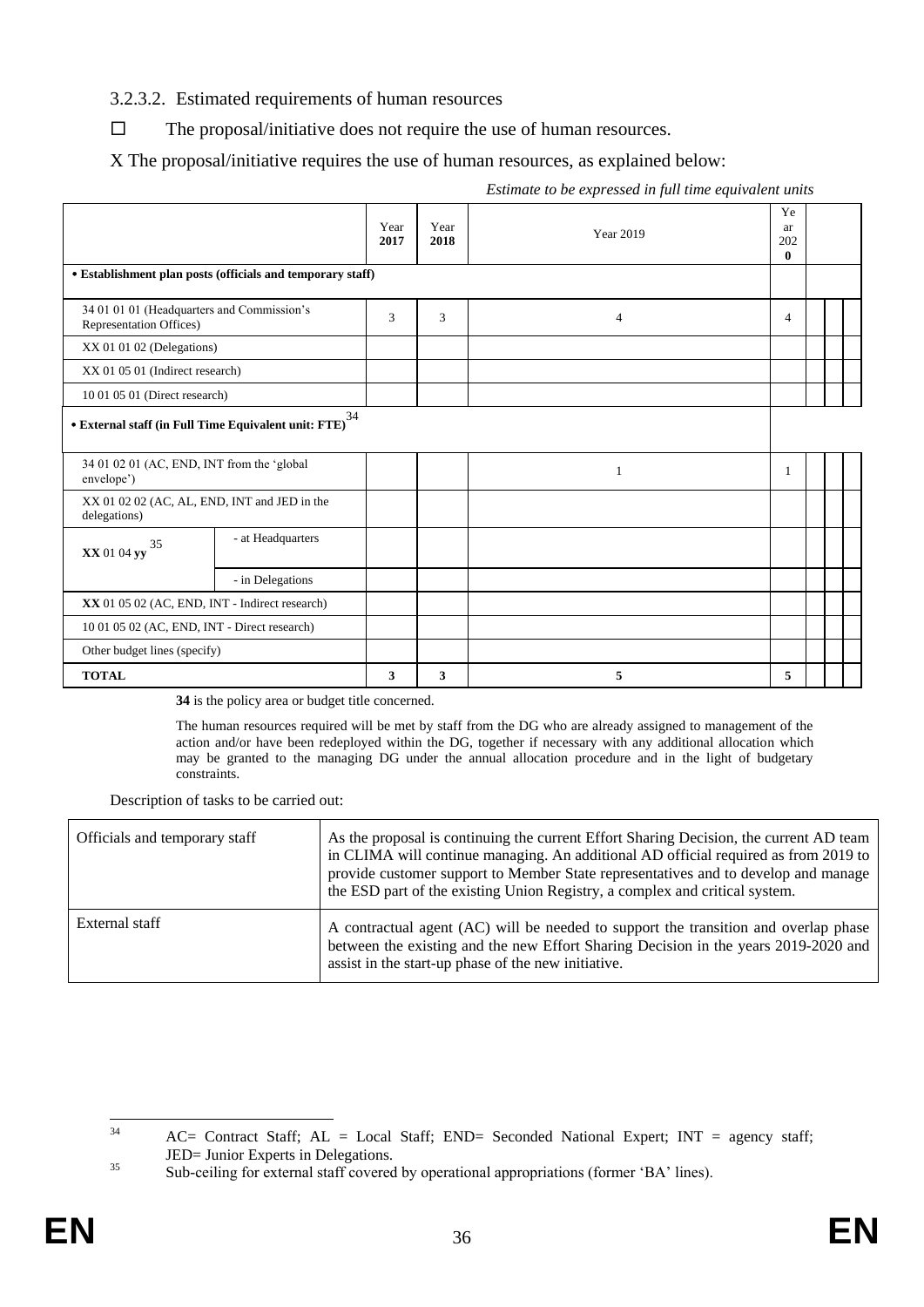### *3.2.4. Compatibility with the current multiannual financial framework*

X The proposal/initiative is compatible the current multiannual financial framework.

 $\square$  The proposal/initiative will entail reprogramming of the relevant heading in the multiannual financial framework.

Explain what reprogramming is required, specifying the budget lines concerned and the corresponding amounts.

 $\square$  The proposal/initiative requires application of the flexibility instrument or revision of the multiannual financial framework.

Explain what is required, specifying the headings and budget lines concerned and the corresponding amounts.

# *3.2.5. Third-party contributions*

X The proposal/initiative does not provide for co-financing by third parties.

The proposal/initiative provides for the co-financing estimated below:

Appropriations in EUR million (to three decimal places)

|                                            | Year<br>N | Year<br>$N+1$ | Year<br>$N+2$ | Year<br>$N+3$ | Enter as many years as necessary<br>to show the duration of the<br>impact (see point 1.6) |  |  | Total |
|--------------------------------------------|-----------|---------------|---------------|---------------|-------------------------------------------------------------------------------------------|--|--|-------|
| Specify the co-financing<br>body           |           |               |               |               |                                                                                           |  |  |       |
| <b>TOTAL</b> appropriations<br>co-financed |           |               |               |               |                                                                                           |  |  |       |